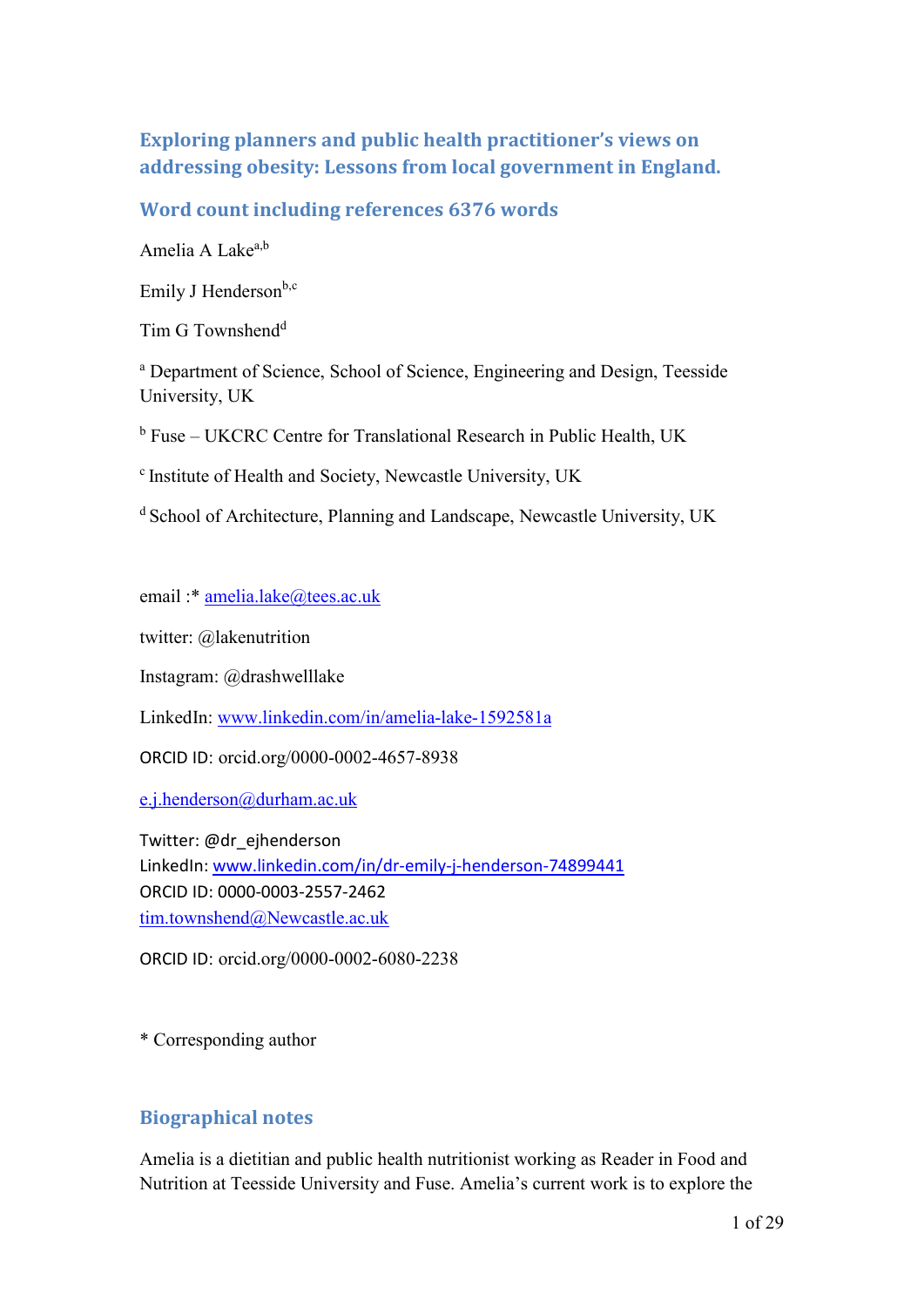Obesogenic Environment. She has a particular interest in food policy, the food environment, environments of young people, energy drinks and the workplace environment. Her mixed methods research involves transdisciplinary collaborations to examine how the environment interacts with, and shapes behaviours. Amelia has extensive experience of working with practitioners, policy maker and non-specialist audiences as well as academics.

Dr Emily Henderson is a medical anthropologist with interests in inequalities, stress and public health, and obesity and mental health in children. She recently completed a Research Fellowship in Complex Health Systems at Durham University's Centre for Public Policy and Health, a WHO Collaborating Centre on Complex Health Systems Research, Knowledge and Action. Currently she is undertaking a secondment as Children and Young People's Mental Health Lead, Northern England Clinical Network, and is an Honorary Senior Research Associate at Newcastle University.

Tim is a Professor of Urban Design for Health at Newcastle University, UK. He has an established national/international profile in health/built environment work through a range of publications that cross disciplinary divides. His work has addressed diverse topics from obesity to mental well-being. Tim's work always attempts to maximise its impact and as such is always policy relevant. He has been a consultant on a series of national reports and policy documents.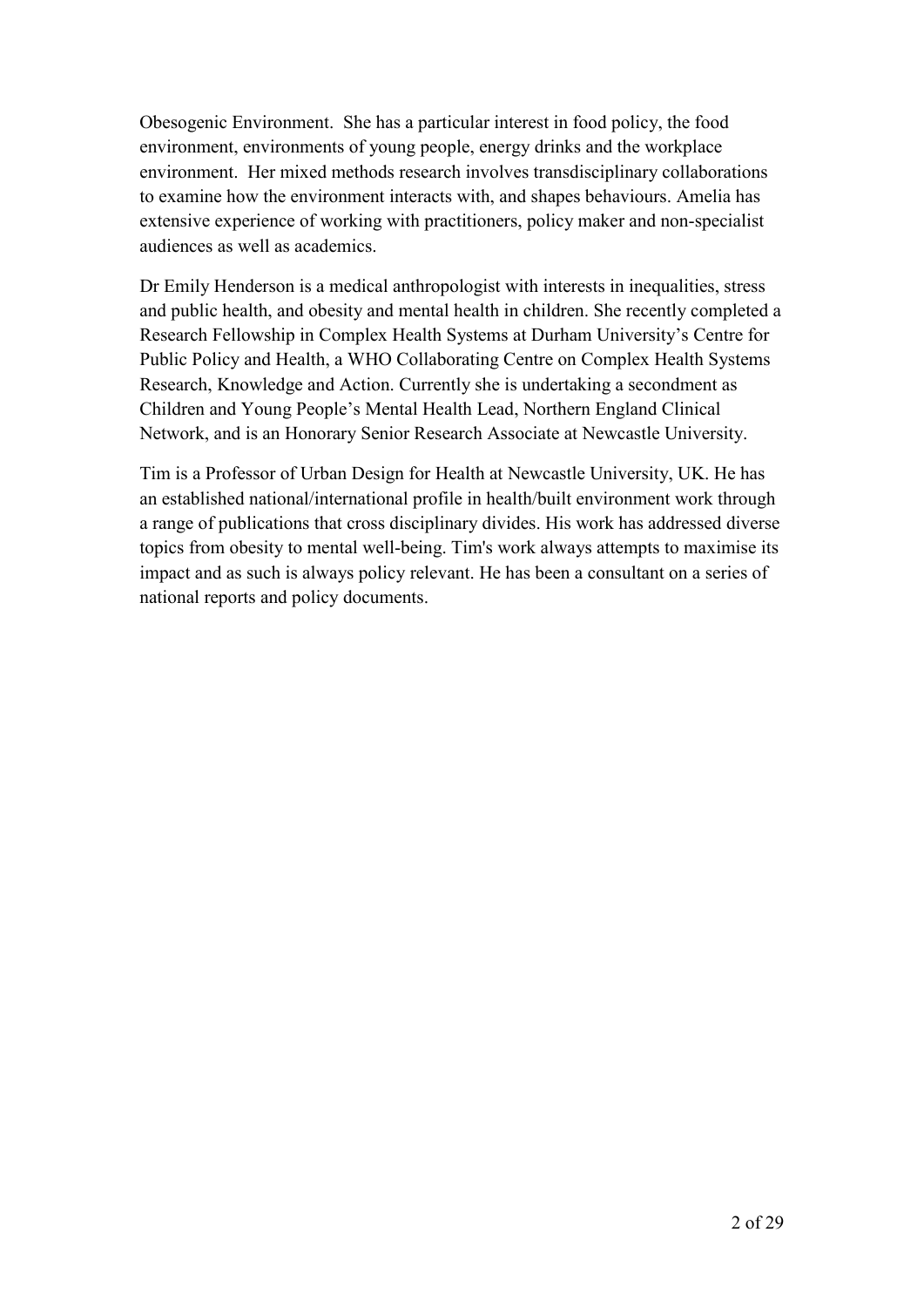### **Abstract**

Obesity is a complex health and social issue globally. The 2013 restructuring of Public Health in England resulted in a move from within the National Health Service to local government. The aim of this research was to understand the views of individuals working in public health and those working in spatial planning within local government on their respective responsibilities for addressing obesity through spatial planning. Spatial planning measures include planning policy, development control and built environment design at different scales. Findings identified a range of barriers for planners to be engaging with outcomes that can help reduce obesity. These include having an insufficient understanding of the causes of obesity and the importance of addressing obesity through multiagency approaches. They also include what was seen as a fragmentation in the health system and conflicting priorities. Our findings indicate that planners could be better engaged in the obesity agenda through formal incentives and also soft approaches. Formal approaches include written responsibilities within planners' job descriptions or regulations. Soft approaches include and aligning spatial and health priorities and providing planners with public health leadership roles.

# **Keywords**

Obesogenic environment; obesity; local authority; local government; whole systems approach; England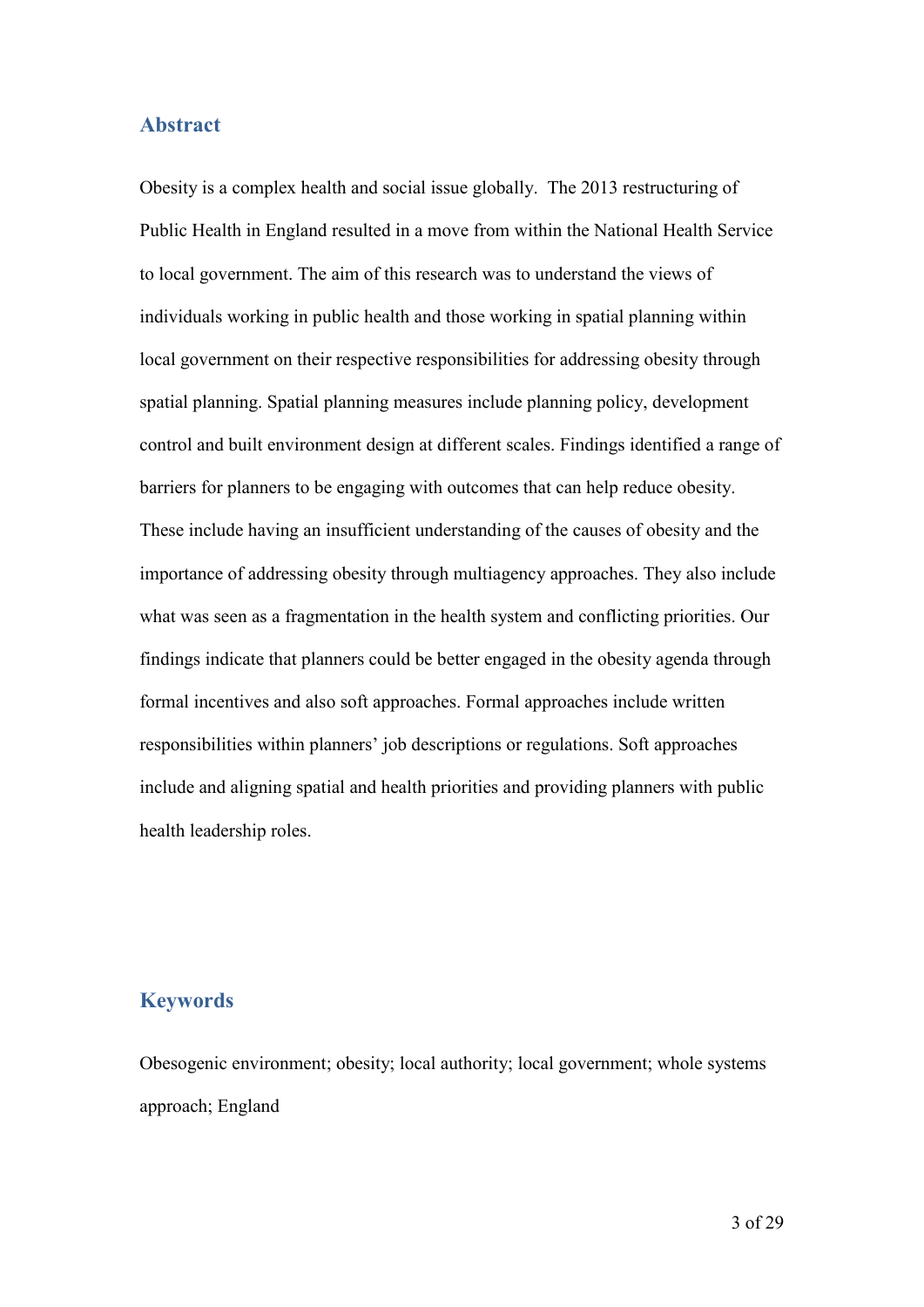## **Introduction**

<u>.</u>

Obesity is a complex health and social issue globally; it is a growing issue in every region of the world (Ford *et al.*, 2017). Obesity can be usefully addressed at a local government level, given the importance of considering its contextual factors that vary across local areas. In England, The White Paper<sup>1</sup> (HM Government, 2010) of the coalition government (2010 – 2015) and subsequent documentation (Department of Health, 2011a, Department of Health, 2011b) point to the role that local authorities have in tackling obesity as part of a bigger more radical shift of public health back to local government from the National Health Service (NHS). From April 2013, in England, local authorities took on their new public health responsibilities including responsibility for obesity, community nutrition and increasing physical activity.

In the UK and USA, modern town planning grew out of concern to tackle the unhealthy and insanitary conditions of the  $19<sup>th</sup>$  Century. The two professions of planning and public health grew together and Public Health Acts transformed working class housing in particular; however as key issues, such as clean water supply were resolved collaboration between the two professions dropped away (Lake and Townshend, 2006, Department of Health, 2011b). Since the 1980s and the growth of the Health Cities movement, however, worldwide there has been increasing recognition that the built environment - and thereby planning - is implicated in a range of contemporary health concerns and influences, physical, mental and social health (Northridge, 2003).

<sup>&</sup>lt;sup>1</sup> A White Paper is an authoritative report or guide that informs readers concisely about a complex issue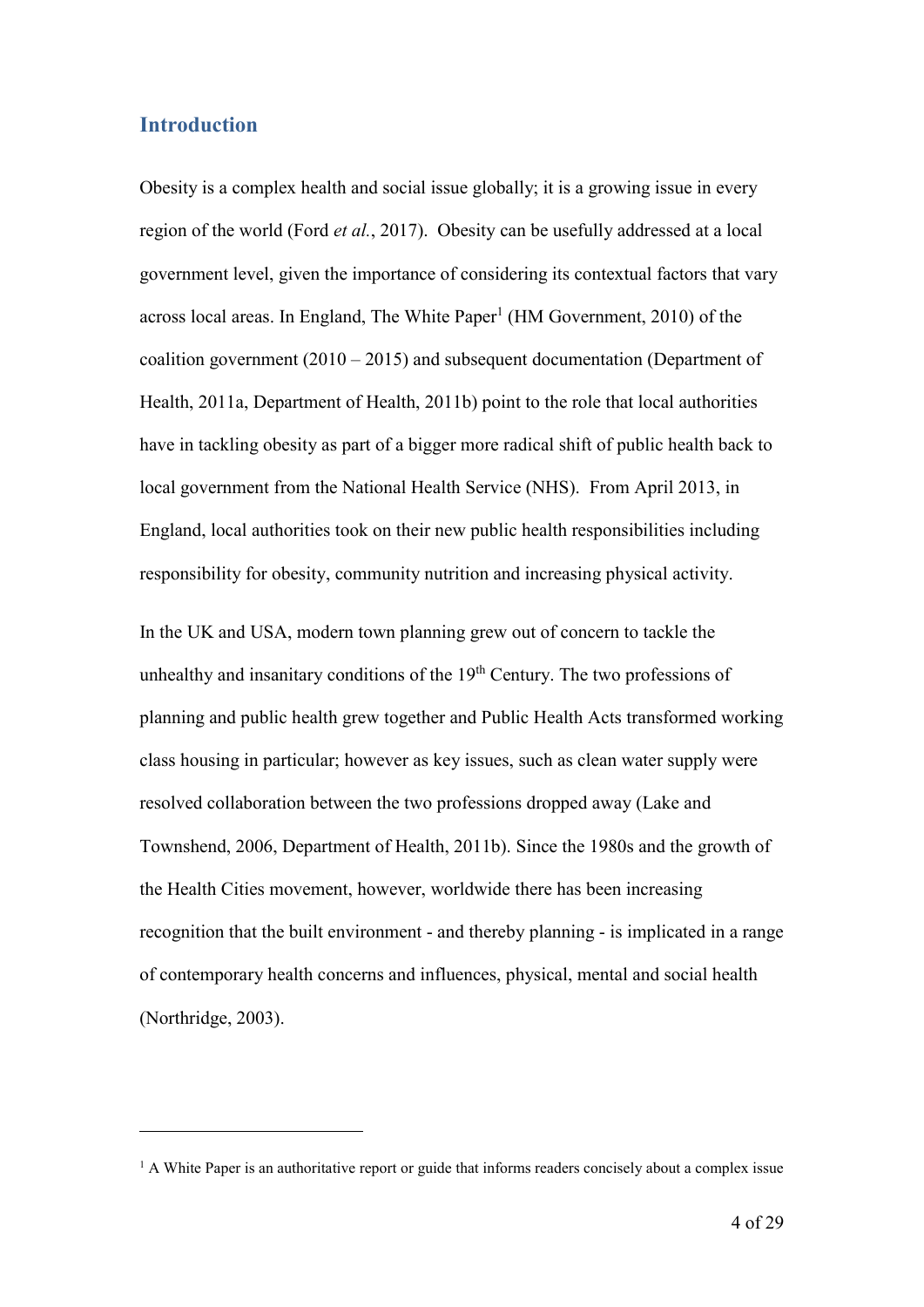In England the 2012 National Planning Policy Framework (Department for Communities and Local Government, 2012), placed new emphasis on the role of planning in supporting healthy communities<sup>2</sup>. In 2012 the Town and Country Planning Association  $(TCPA)^3$  launched a UK wide initiative entitled 'Reuniting Health with Planning' (Ross and Chang, 2012). This included a special edition on this topic in the journal *Town & Country Planning* (The Journal of the Town and Country Planning Association, 2014). Additionally, The Royal Town Planning Institute (RTPI)<sup>4</sup>, published its 'Promoting Healthy Cities' document in which it parallels increasing diabetes with increased urbanisation (RTPI, 2014a). One area where there is a burgeoning research base and development of specific planning policy is in the relationship between the built environment and obesity (Townshend and Lake, 2017)

A large body of international research, as well as previous government policy, has highlighted the transdisciplinary effort required to tackle obesity due to its multifactorial nature and underpinning health inequalities (Lake and Townshend, 2006, Foresight, 2007, Department of Health, 2008, Townshend and Lake, 2009, Townshend *et al.*, 2010). This international body of work on a theme entitled 'obesogenic environments' has suggested that, globally, planning policy may have an impact on people's wellbeing and energy balance in terms of their access to food and their environment being conducive to physical activity.

While there has been much international and national discussion of this responsibility, there appears to be little evidence that English planners have engaged with the new

<u>.</u>

<sup>2</sup> What is a healthy community?<https://www.gov.uk/guidance/health-and-wellbeing>

<sup>&</sup>lt;sup>3</sup> TCPA are a campaigning body that seek to reform the UK planning system

<sup>4</sup> RTPI are the accrediting body for planning qualifications in the UK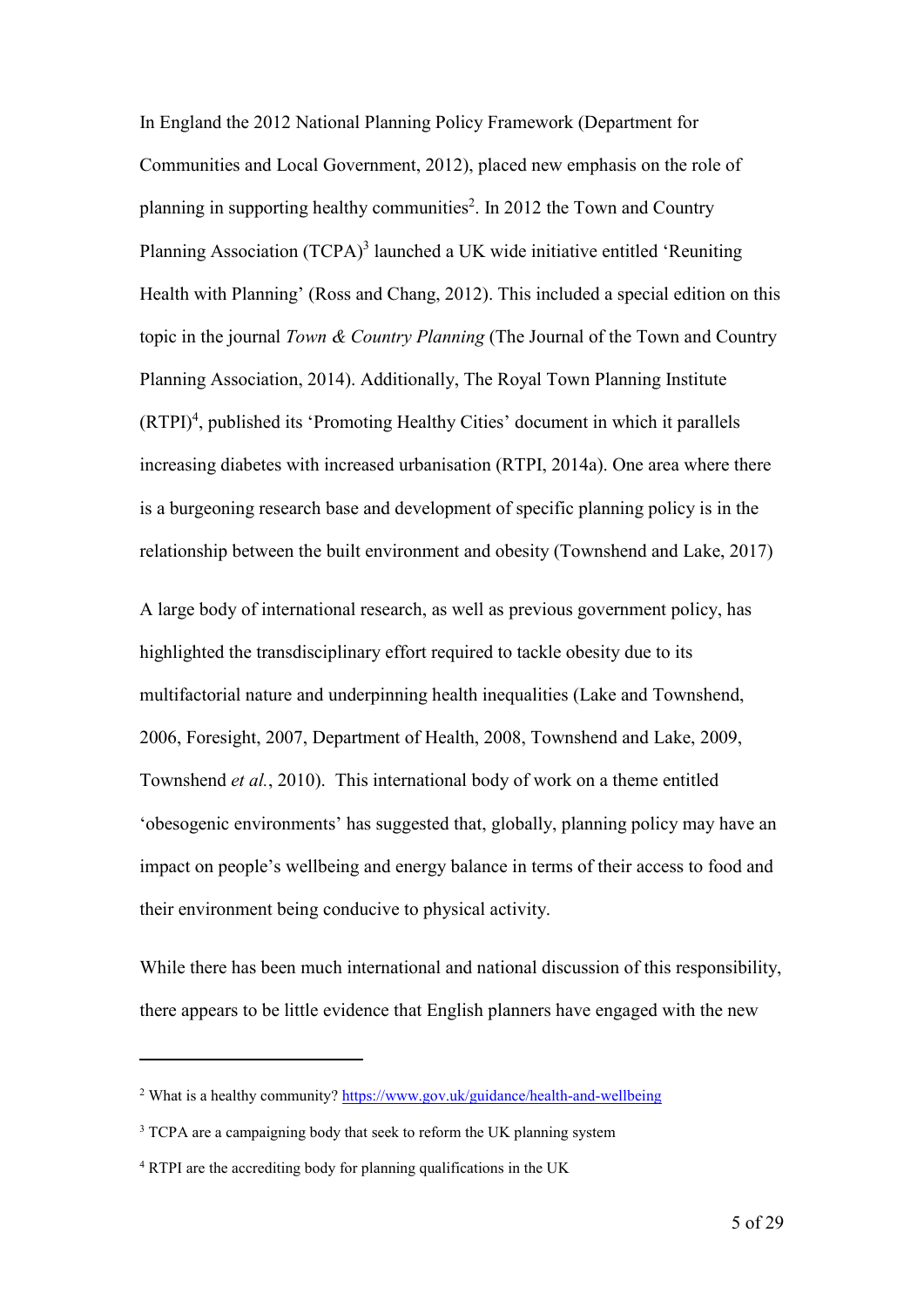public health agenda. In England in 2010 the short-lived Education Network for Healthier Settlements found few planning courses ran modules specifically addressing public health issues (Townshend, 2010) and despite the recognition of the role of planning in promoting healthy cities, the RTPI policy statement on initial education does not include an understanding of the links between health and planning in its schedule of learning outcomes (RTPI, 2014b). In England, the Department of Health funded the 'Healthy Towns' initiative (Sautkina *et al.*, 2014), and some individual local authorities are addressing issues around planning permission and fast food restaurants (NHS London Healthy Urban Development Unit, 2013). However, such initiatives are more the exception than the norm. Despite the international academic and policy interest in the topic of planning and health, many planning practitioners and other local government members do not seem to be adopting this evidence into practice. While, this lack of interest may be explained by prevailing financial, legislative and policy priorities, alongside restructuring and staff cutbacks that limit the scope for more proactive forms of planning, thus far no detailed investigation has attempted to fully understand the barriers to engaging planners in health issues.

The obesity, planning and socio-economic contexts of North of England makes for useful case study to explore perceptions around responsibility for addressing obesity in local authorities. This region of England has high profile health issues and inequalities. Life expectancy and the health of the population is lower than the England average and there are high levels of deprivation (Association of Public Health Observatories, 2010). Rates of obesity are high in the North of England compared with other areas in England (Health and Social Care Information Centre, 2015). Moreover while the planning profession have focussed their efforts on economic regeneration in the region, with a potential for improved health outcomes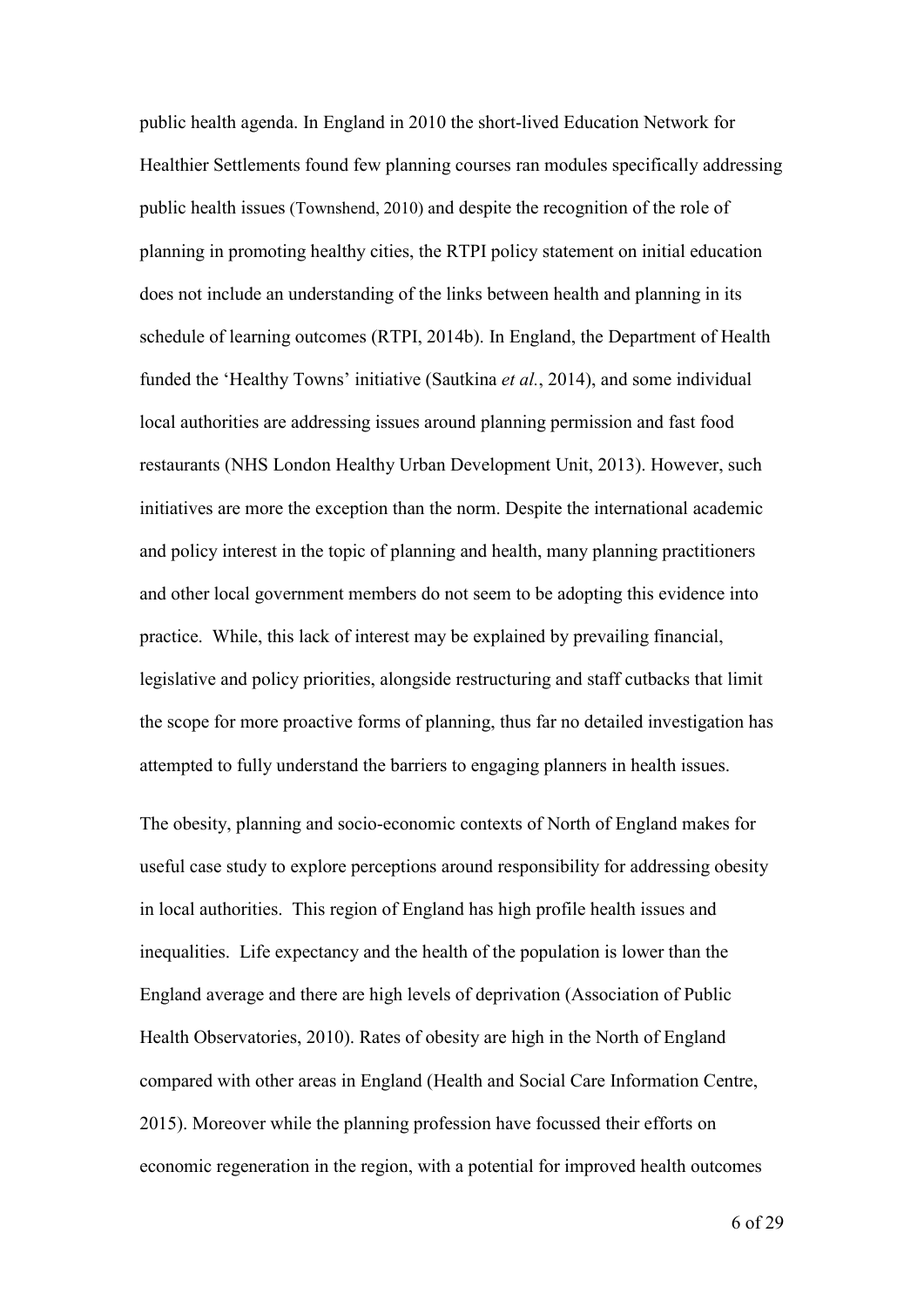(Bond *et al.*, 2013), those outcomes have been largely missing from planning policies themselves. Therefore, the aims of economic regeneration and particularly a focus on development and job creation at any cost can run counter to the priorities of public health.

With public health now rehomed in local government in England, it is a timely opportunity to address this issue, to discover if it is a simple lack of interest, resources and training or whether more endemic problems exist.

The aim of this research was to understand the views of individuals working in public health in local authorities and those working in spatial planning within local government in England on their respective responsibilities for addressing obesity through spatial planning.

# **Methods**

#### **Study design**

One-to-one semi-structured interviews were conducted with individuals working in public health and spatial planning in Northern England between November 2013 and March 2014. Ethical approval for this work was granted by Durham University's School of Medicine, Pharmacy and Health Ethics committee. The interview schedule is detailed in Box 1 and was developed by a multi-disciplinary team. The interviews aimed to explore the respondents' perceptions concerning the wider issue of their role in public health before asking them about tackling issues of obesity, community nutrition, and increasing levels of physical activity. In addition to exploring the current situation with regards planners' levels of awareness around public health related issues and the levels of importance they place on these health issues (in

7 of 29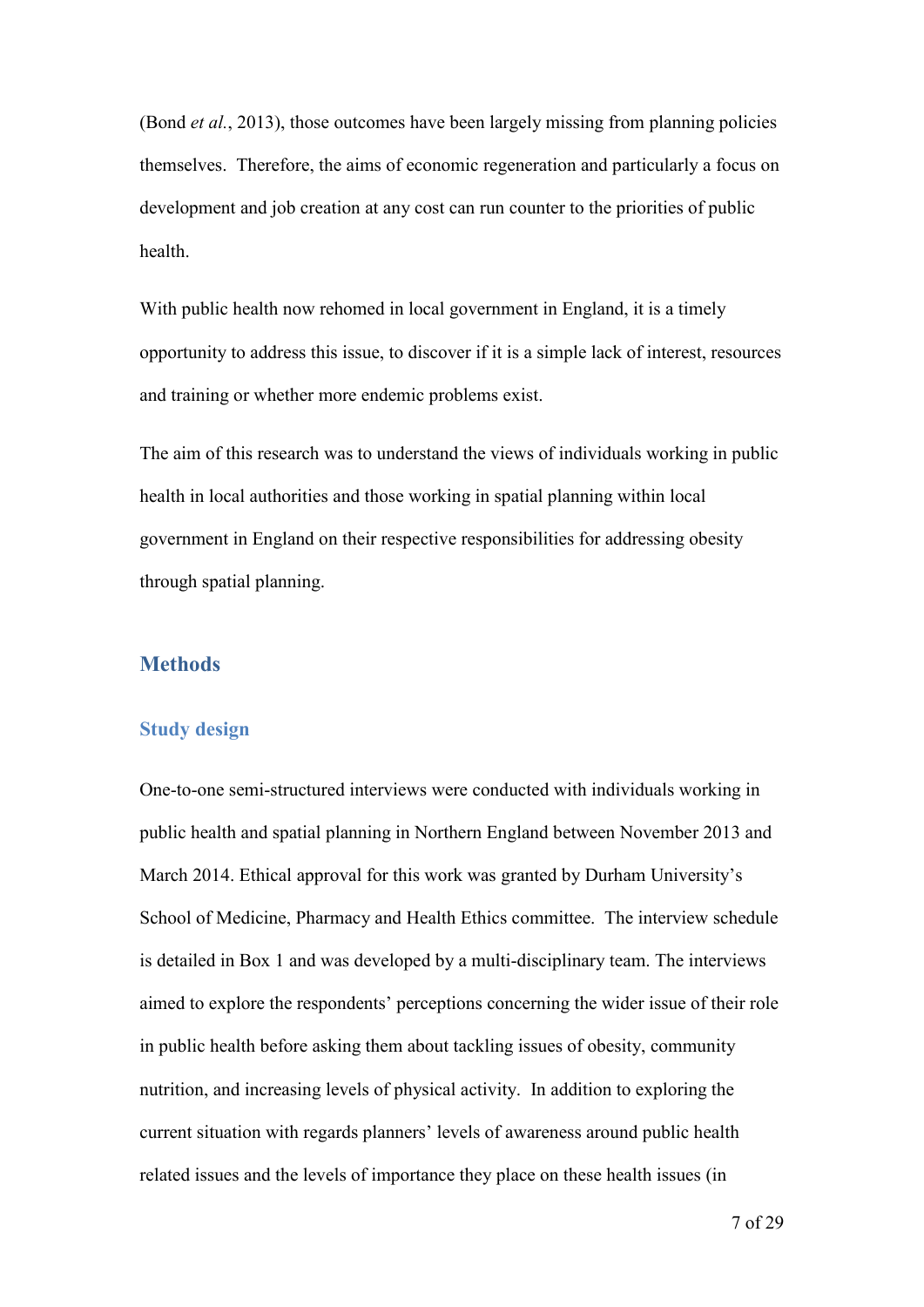relation to other issues e.g. economics), the interviews also identified whether there is a need for professional level training for planners on such topics.

### **Recruitment**

All local authorities in one region of Northern England were invited to take part. Directors of Public Health (DsPH), Deputy Directors of Public Health and heads of spatial planning were approached. Fuse the Centre for Translational Research in Public Health, a UKCRC Centre of Excellence in Public Health, provided recruitment support (www.fuse.ac.uk) via the Fuse Knowledge Broker, who sent emails and followed up with phone calls. Interviews were conducted until thematic data saturation was reached (Guest et al., 2006).

### **Analysis**

Professional transcripts were made of the audio recordings of interviews. Transcripts were anonymised and imported into the Nvivo 10 software package, a tool to help support qualitative analysis. Framework Analysis was employed as the method of analysis (Ritchie and Spencer, 1994). This method was developed for applied policy research and allows for the exploration of *a priori* issues and for new themes to emerge. A thematic and case based approach was used so as to explain participants' views on responsibility of creating health communities. Data were analysed (EH) using the five steps of Framework: familiarization; identifying a thematic framework; indexing; charting; and mapping and interpretation. Transcripts were read and reread independently (EH and AAL), and the construction of the framework discussed in order to develop the final framework and its interpretation.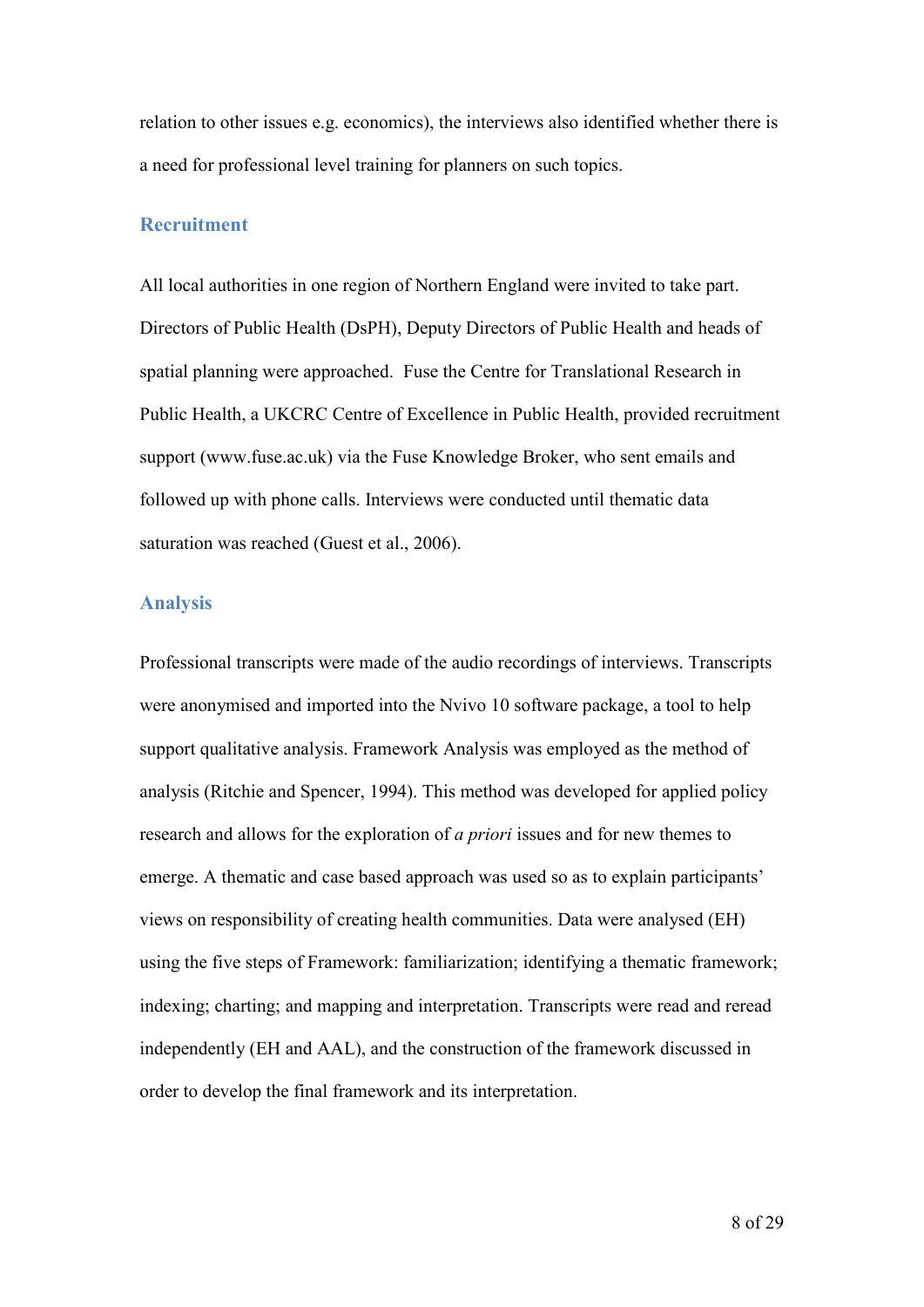**Box 1 Interview schedule**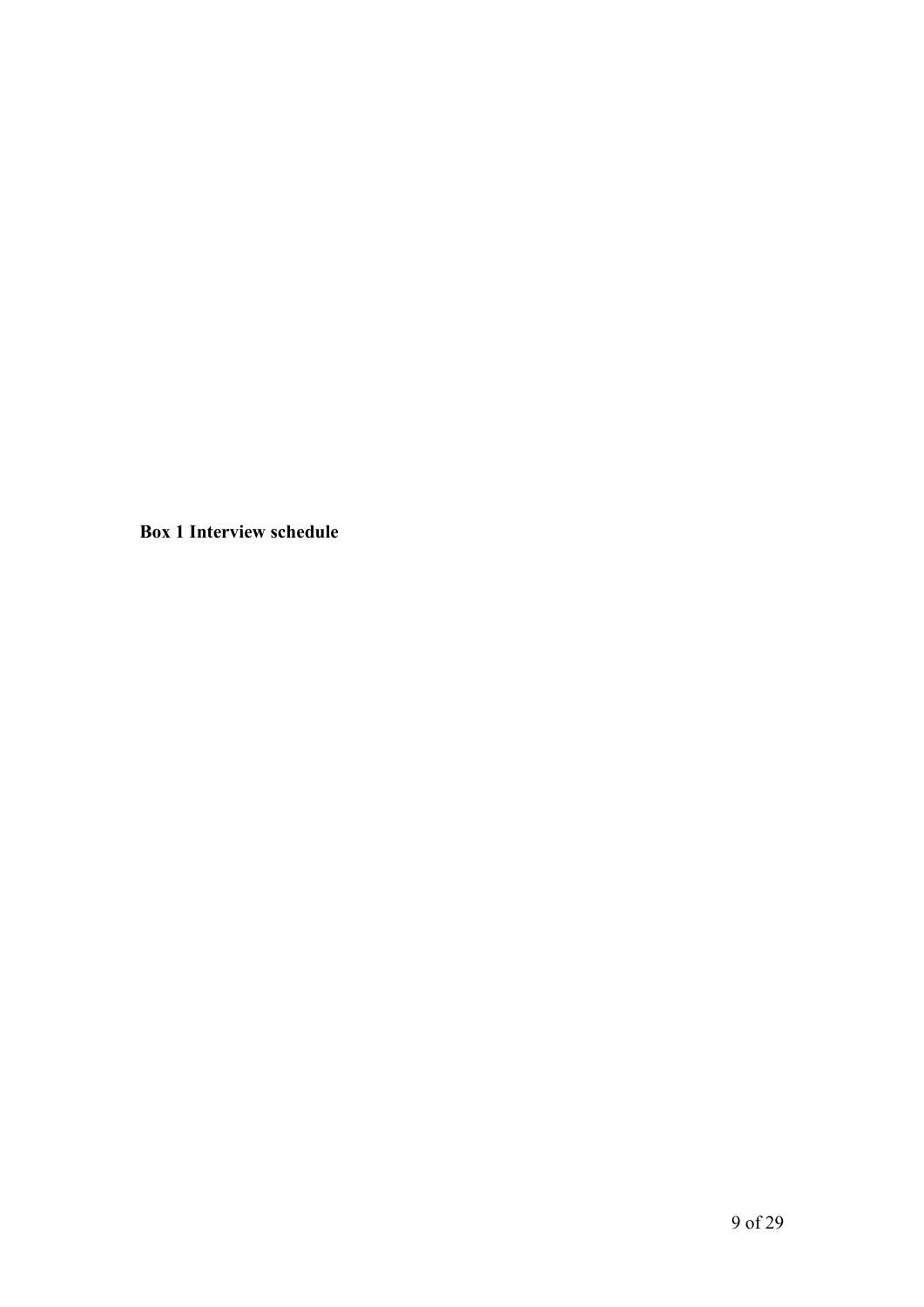Introductions and state the purpose of the interview.

- 1. What is your job title and your role (including where you work)?
- 2. Whose responsibility is public health?
- 3. How are health and spatial planning related in your view?
- 4. How do you see *your/ planning's* current role with regards to public health?
- 5. Have you seen a change within the local authority around public health issues since April 2013?
- 6. Have you had seen any change in *your/ planning's* responsibility with regards to issues around public health?
- 7. Where do you obtain information about public health and obesity?
- 8. How does your role relate to issues around to obesity, community nutrition and physical activity?
- 9. What are these roles?
- 10. What information do you need to change policy, regulations, current practice in relation to public health and obesity prevention?
- 11. Are you confident dealing with issues around obesity, community nutrition and physical activity?
- 12. Do you have the knowledge base to tackle issues around obesity, community nutrition and physical activity?
- 13. Are there areas you would like more training on relating to public health? / Do you believe planners require more training?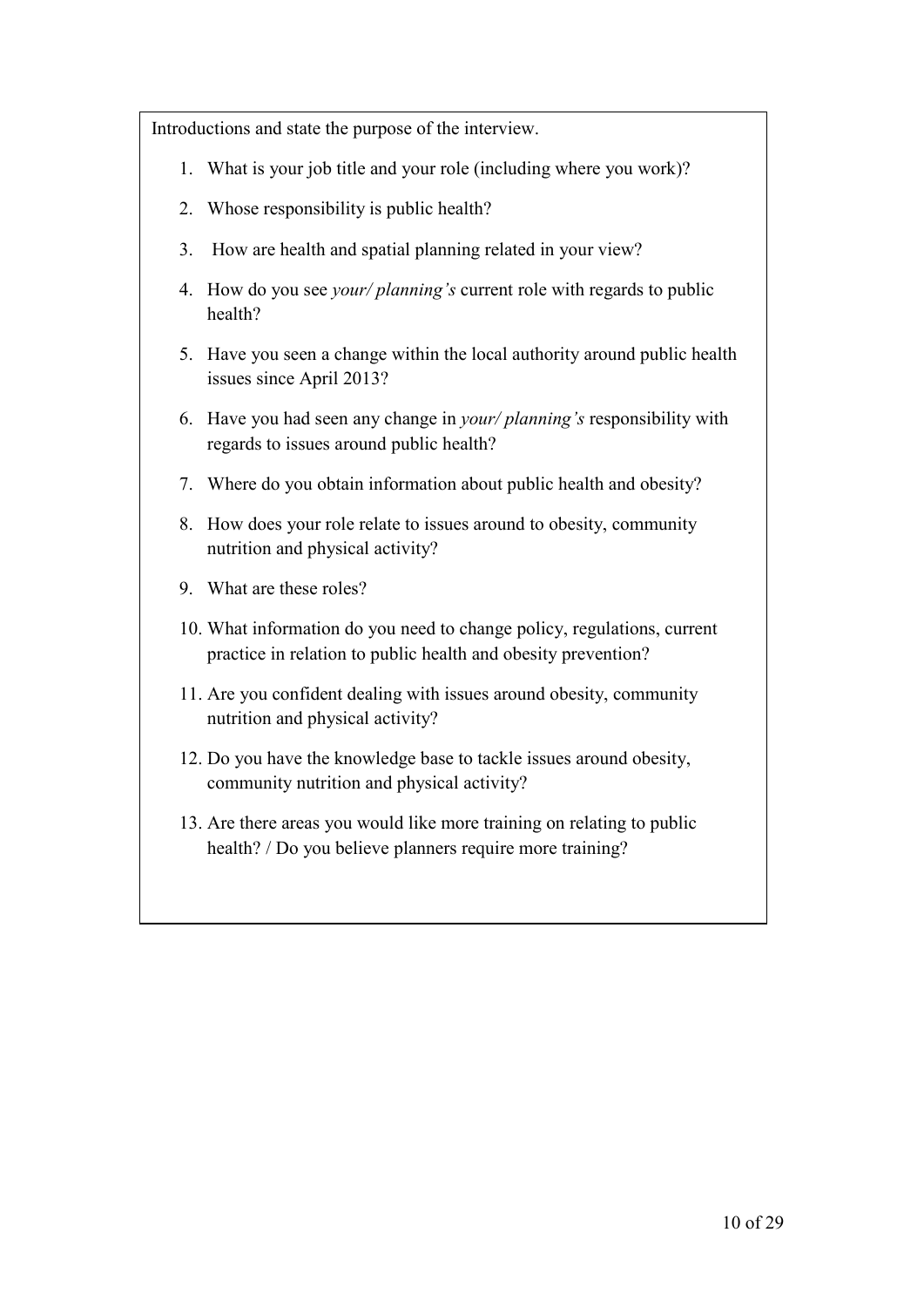### **Results**

Five local authorities in Northern England were invited to participate. Eight interviews were conducted with three DsPH, one Deputy Director (also referred to as DsPH) and four planners with a range of seniority. One DPH from one local government expressed an interest but was not able to interview due to availability. One senior planning officer was not interested in taking part, providing the explanation (by phone) that obesity was "not their responsibility" and they had "nothing to contribute" to the research, which is an interesting finding in and of itself. Seven themes were identified in the data across the two professional groups; five were emergent themes and two fit with the *a priori* lines of questioning (experiences of recent trends; knowledge and evidence in obesity, community nutrition and physical activity).

#### *Shared versus sole responsibilities*

DsPH and planners had different conceptions of who is responsible for public health. All the DsPH believed in a broad, shared responsibility, citing various actors including the council, planning, the national government, employers and individuals. One DPH was able to identify the potential widening of inequalities if too much responsibility is expected of the individual:

*"The evidence base is quite clear that if you place all the responsibility onto the individual then you'll get probably increased health inequalities, and those with the wherewithal to responsibility will take it and those who don't won't, so therefore actions need to be taken on their part, so to speak."* DPH 1

11 of 29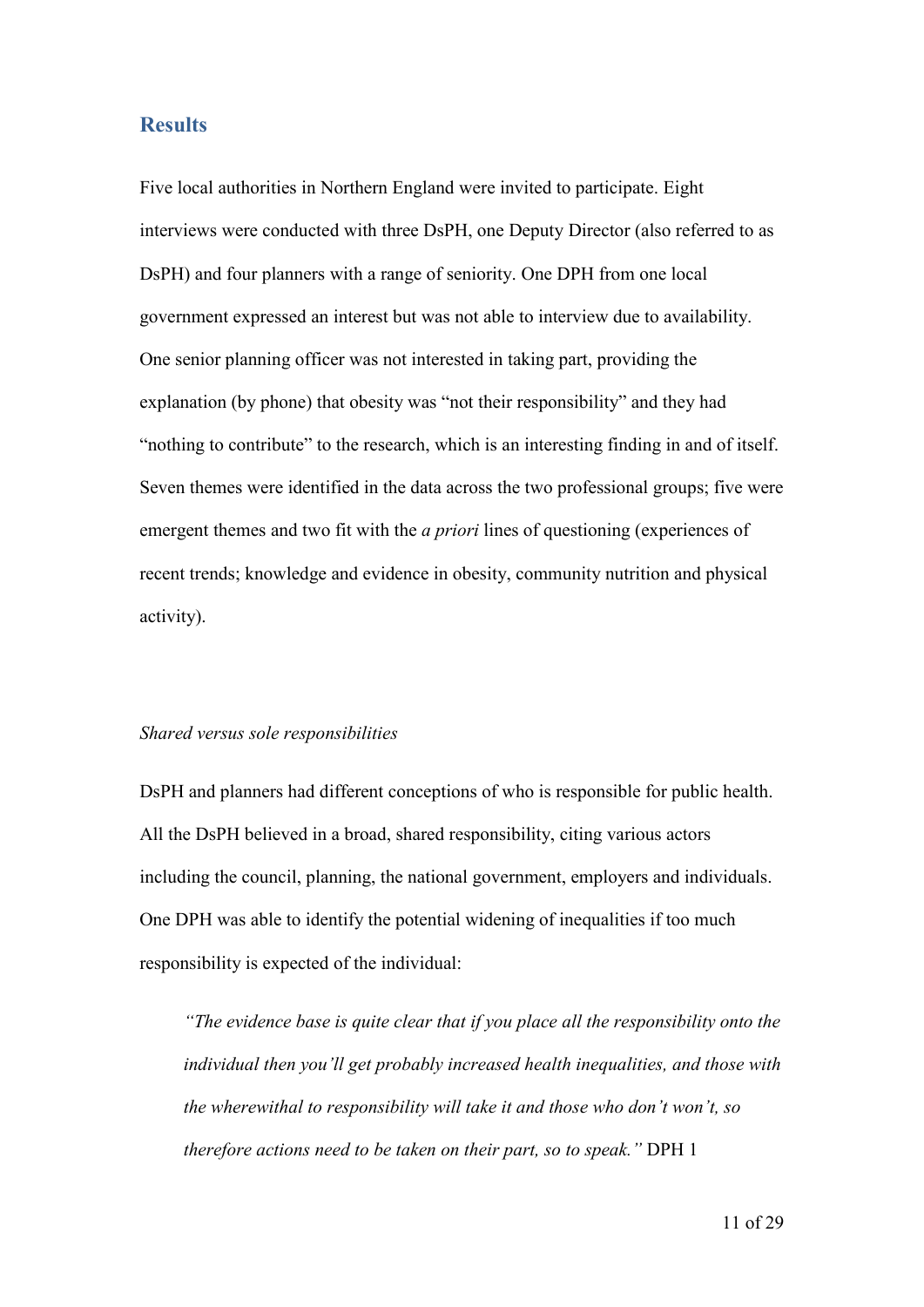When planners were asked about responsibility for obesity, physical activity and community nutrition, they saw a clearer link between planning and physical activity than with community nutrition, primarily citing sustainable transport, path provision and recreation, though one identified takeaways. One planner said, "At the end of the day, it's down to the individual to address their obesity (Planner 4)".

These differences in views on responsibility for health would suggest a difference of understanding amongst some in the local government about the complex causes of obesity and how to address inequalities. However, one planner did point out that it is health professionals' responsibility to "make the link" between planning and health, "because I don't think people from planning would start from a health improvement stance". This has implications for leadership and leadership roles.

#### *Joined up versus fragmented practice*

DsPH were able to provide many examples of how they are joining up with various organisations and taking whole systems approaches in efforts to promote healthy lifestyles for their communities. For community nutrition, working with environmental health officers, one local government provided health awards for local education authorities, nurseries, schools, takeaway restaurants. It also provided a range of community projects such as urban farming and allotments, specifically in deprived areas and with people with mental health issues. Planners indicated working with other organisations, but to a lesser extent.

Relationship building was identified as key to bridging the divide between planning and public health. Planner 1 felt that planning was "reactive" when it came to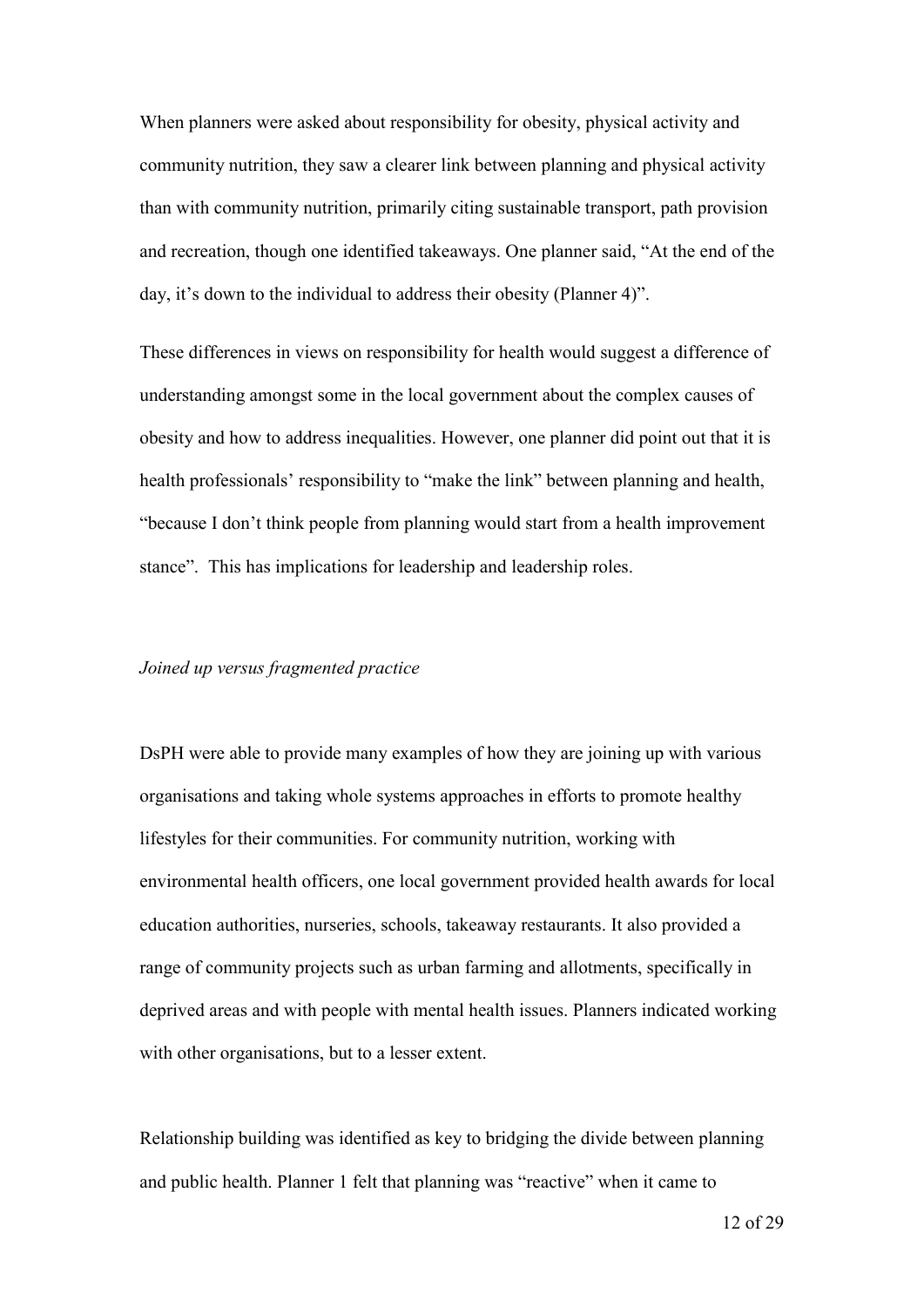incorporating public health into their work, but was starting to see signs of planning being more "proactive", with reference to using the Takeaway Toolkits (Greater London Authority, 2012) for example.

#### *Experiences of recent trends*

DsPH reported more and intense experiences of changes since the restructuring of the NHS in April 2013, whereas planners seemed to have experienced changes more due to the introduction of the National Planning Policy Framework (Department for Communities and Local Government, 2012) in March 2012. DsPH also did not notice a major change in planners' responsibilities as a result of the restructuring, though again, planners demonstrated better awareness of their potential to impact health and wellbeing, especially around licencing of alcohol and food outlets.

DsPH identified "huge economic constraints" as a result of the restructuring, for example cutting back on spending in park maintenance, and actually expecting "neighbourhoods to look after those kinds of spaces themselves…to find the drivers in the community for self-management" (DPH 2). DPH 2 said further:

*"It's almost at the point where you might think, oh well we're going to be able to influence planners around spatial planning and tackling obesity…but this is just at a point when actually councils may have less to do with some of that green space than they have had previously."* 

Planner 4 confirmed this observation, adding further: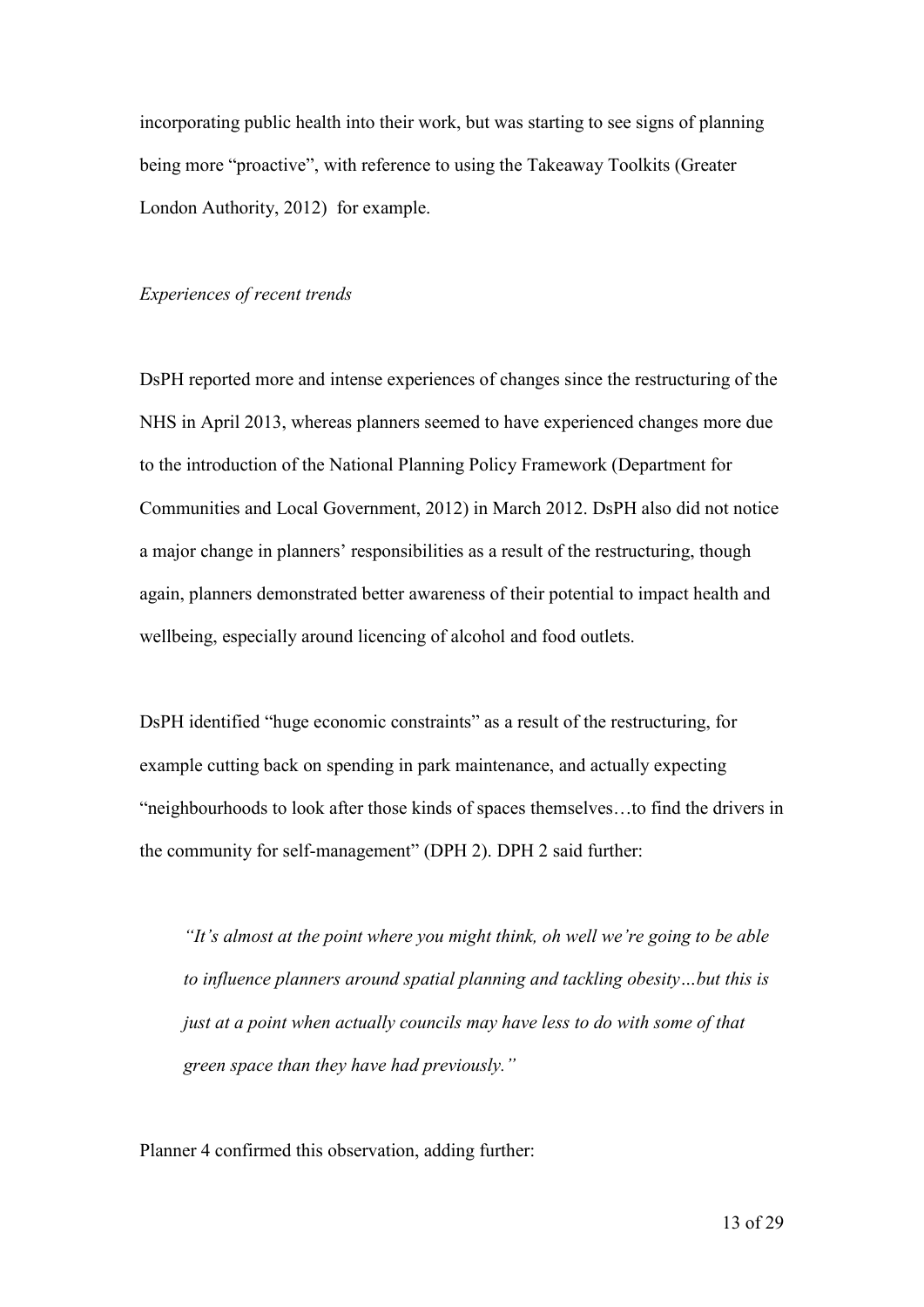*"I don't think this government, potentially even if there was a change of government, making it such a high priority to try and address something which they aren't going to be able to claim as a success."* 

DPH 3 felt despite public health's "coming home" back to local government, the ageold challenge remained in trying to address deeper complex issues as associated with obesity with a "target driven" culture, knowing that long-term solutions are required. DPH 4 made similar comments, but referenced more the difficult decisions ahead with local authorities having to reduce already stretched budgets in the future.

#### *Knowledge & evidence in obesity, community nutrition and physical activity*

All participants appeared to use personal contacts for their main sources of evidence. DsPH consulted colleagues in leadership roles such as other DsPH and managers, those in roles responsible for keeping up to date with evidence and those who take a particular interest, looking for information on planning rules around spatial planning, how national policy determines local policy. DsPH kept up-to-date by consulting public health profiles, public health websites (e.g. NICE, PHE), public health intelligence services and sharing good practice with colleagues outside of the region. Most DsPH seemed confident in the areas of community nutrition and physical activity, often citing evidence through the interviews, e.g. the role environments play in health; how to reduce gaps in inequalities. For example, DPH 1 felt their staff "got" issues of obesity, so rather than training, they required the means to implement the evidence base.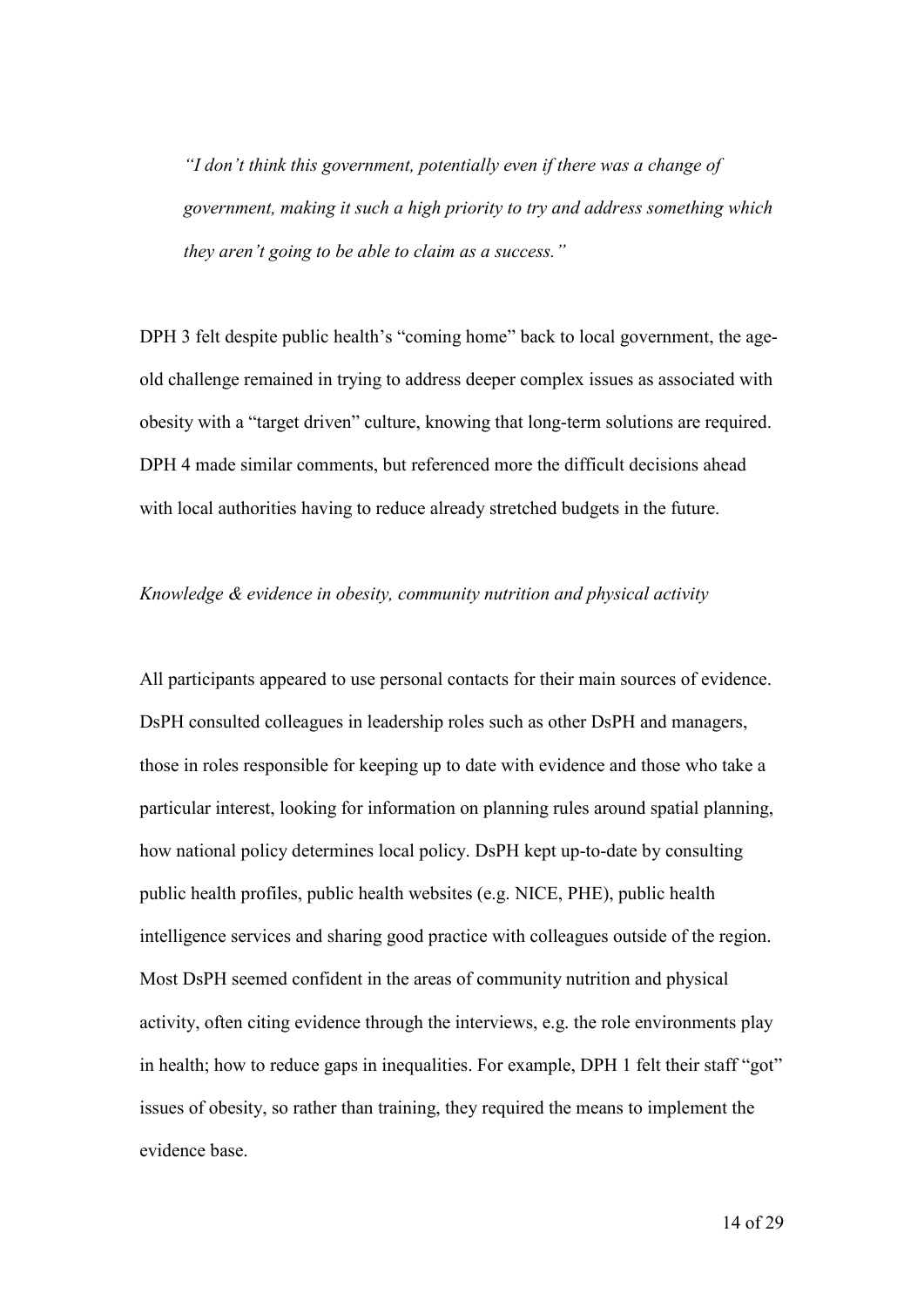Planners looked for evidence to support policy making (e.g. case studies of good practice). They would consult the Planning Policy Guidance Notes, the Local Government Association (LGA, 2017) and local "statistics" on obesity. Some planners explained that they did not feel confident in the area of community nutrition and physical activity, and expressed little if any interest in obtaining further training in these areas, indicating they would contact individuals who did know. Planner 2 for example felt the integration of public health into local authorities had helped to raise awareness in these areas, and DPH 1 confirmed this observation.

#### *Conflicting versus shared priorities*

DsPH recognised that planners have large pressures in other areas besides health, such as concerns for sustainability and climate change. Economic regeneration as a driver in urban development is understandably prioritised in the North of England. Economic regeneration, however, can run counter to health priorities in areas desperate for *any* inward investment and development. DPH 2, for example explained how in their area, the local government was allowing the development of new properties in more affluent areas, which provided more profit for developers, but widens inequalities as the housing shortage is still a major issue in the more deprived areas. Planner 4 raised a similar issue regarding the establishment of new takeaways, whereby such development was "more to do with retail rather than health." For example, in this case, despite being within 400m of a school, planning inspectors approved the development of takeaways because they demonstrate investment and job creation.

15 of 29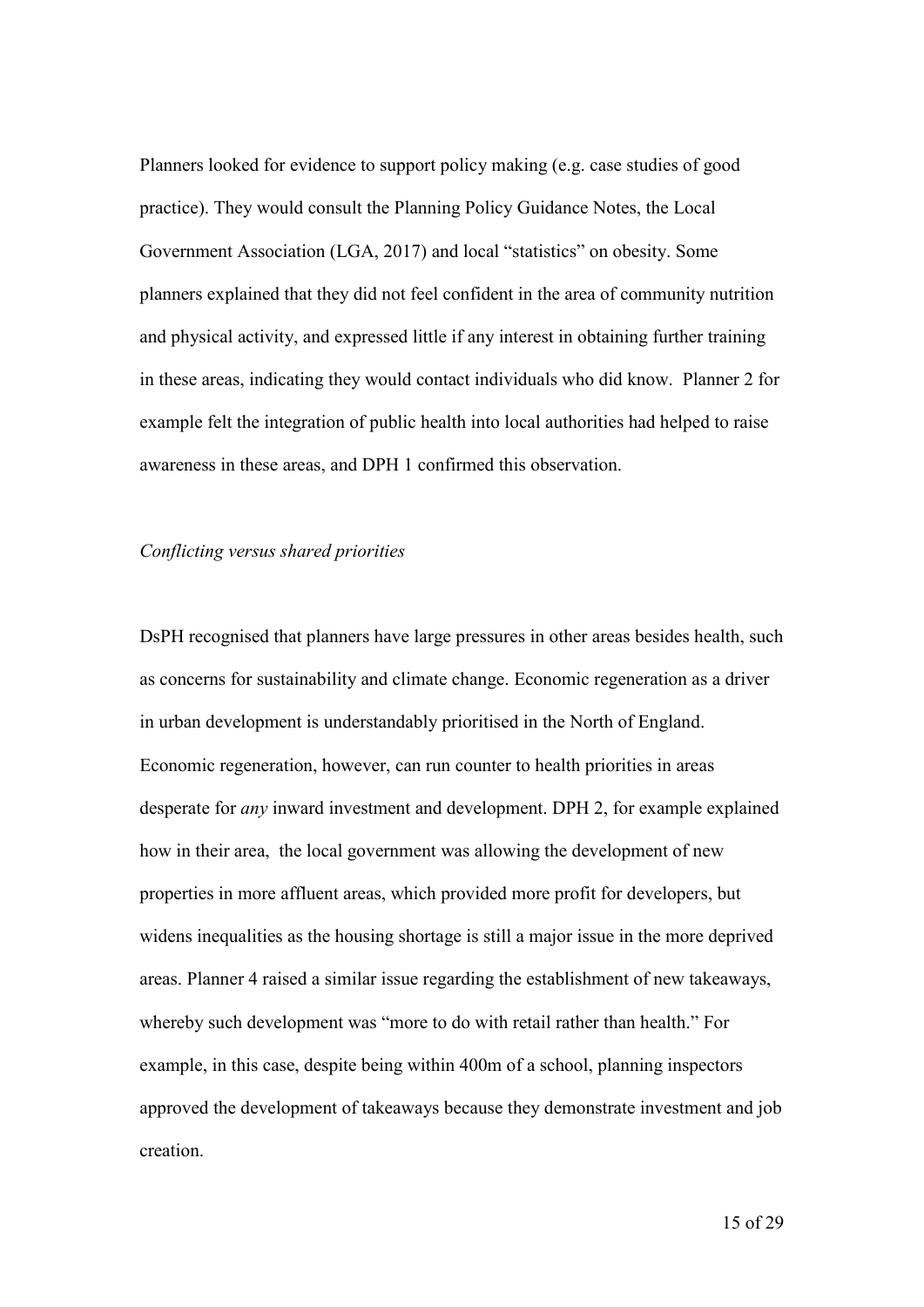DPH 4 said, "What we're trying to do is just say, look tackling obesity isn't just an impact for public health and the NHS, it is cross cutting, and if not tackled this will have a big impact on the demands to a range of council services".

#### *Formal versus organic responsibilities*

<u>.</u>

Planners are able to refer to the National Planning Policy Framework to change policy regulations and practice in relation to public health and obesity prevention, but it is considered "very high level and not very easy to interpret". One planner cited the development of a Supplementary Planning Document<sup>5</sup> to provide the "how to" details. Speaking about the need for health assessments for individual planning applications, one senior planner said:

*"Planners have to be aware of all societal changes and the needs of society in the round, and one of them of course we need to be aware that new development can contribute to better health. So it's in the back of our minds but we're not required to do it as a direct link…there would need to be a government directive." Planner 1* 

Rather than providing training for planners on health and obesity, DPH 3 believed public health needs to connect better with planners and build relationships by which

<sup>5</sup> Supplementary Planning Documents (SPDs) provide detail to support policy in higher level Development Plan Documents (DPDs). SPDs are a material consideration in the assessment and determination of any planning application. (ref from http://www.newcastle.gov.uk/planning-andbuildings/planning-policy/supplementary-planning-documents)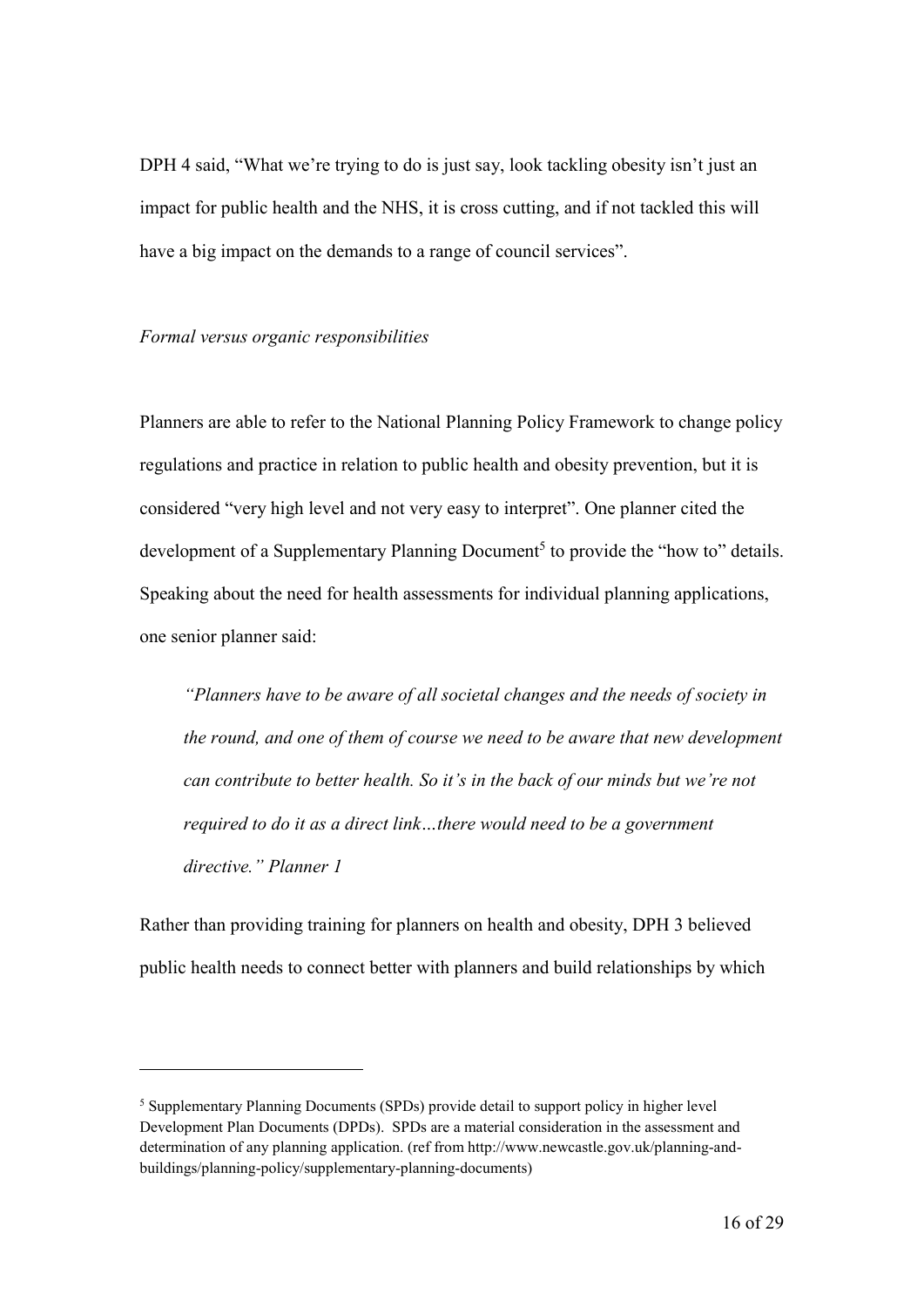the two areas can innovate new approaches together. DPH 1 identified a "critical leadership role putting it all together."

#### *Business as usual versus potential for transformational change*

The DsPH also appeared to think outside of their daily professional practices and towards larger, more long-term changes. DPH 1 said on the role of planning with regards to public health, "it's one where there's a lot of potential, but with one or two honourable exceptions in different parts of the country, untapped potential".

DPH 3 said:

"I think it's useful to have a kind of whole area approach…I get the impression if you had a local champion that was really passionate about all this would probably achieve more than any number of kind of well-meaning strategies and policies…Some of it is about opening people's eyes to what's possible, isn't it?"

By the same token, DPH 4 acknowledged that in terms of engaging their whole population on the "obesity agenda", there are areas that cannot be addressed locally but require national policy shifts. For example a planning application cannot currently be denied solely on the basis of public health grounds, which this DsPH felt would be useful, as well as changes to the regulation of the sugar and food industries.

# **Discussion**

### Summary of findings

This research focuses on two professions, DsPH and local planners, from five local governments across a region in Northern England and reports perceptions around the responsibility for obesity.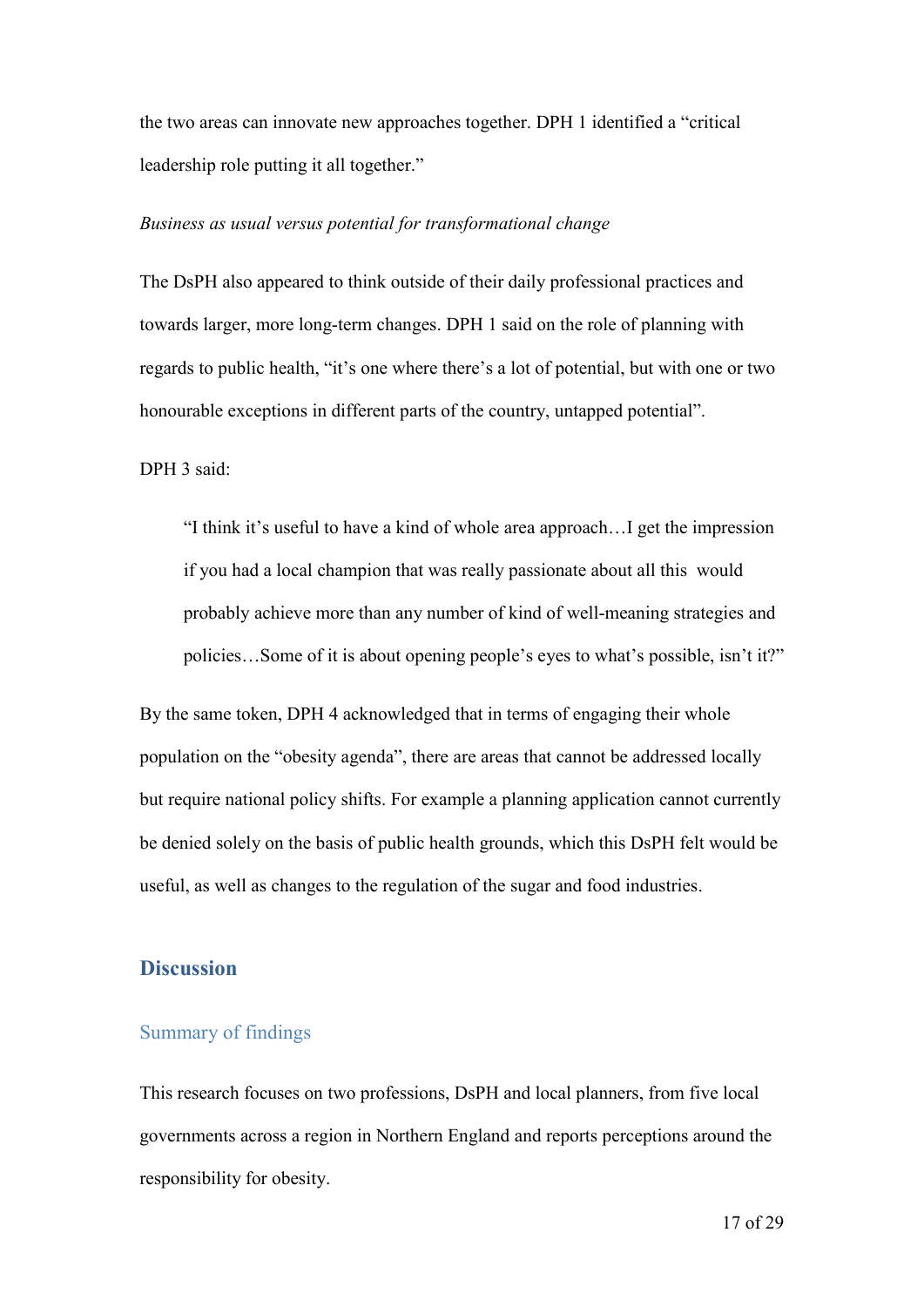Findings identified a range of barriers to engaging with planners, including an insufficient understanding of the causes of obesity and the primacy of addressing obesity via multiagency approaches, fragmentation in the health system and conflicting priorities. An illustrative example of the extent to which planners may be disconnected from the obesity agenda, one planner declined the interview claiming obesity was "not their responsibility" and they had "nothing to contribute". The data indicates that planners could be better engaged in the obesity agenda via formal incentives (e.g. written within planners' job descriptions or regulations), and aligning priorities via 'soft approaches' (e.g. public health leadership roles).

We can compare the issue of planning for healthier foodscapes with planning for housing that's supports healthier lifestyles. In England, the recent Housing White Paper (Department for Communities and Local Government, 2017) is somewhat belated recognition by the government that many of the problems of housing supply are not to do with the English planning system, rather the way in which the housing market operates and the dominance of a small number of extremely powerful housing companies. In poorer areas desperate for housing, developers effectively hold all the cards and even if planners request that healthier features, such as cycling provision, are incorporated, developers may seek to negotiate these out, often citing they are economically unviable or threaten to 'move' their investment to a neighbouring authority for example. Similarly, where powerful organisations such as multi-national food outlets, offer the chance of inward investment and jobs, this may be hard to resist in some deprived communities, even if ultimately that investment is damaging to community health and the jobs provided are low skilled and low paid (Townshend and Lake, 2017). In essence, therefore, even where planning staff are engaged with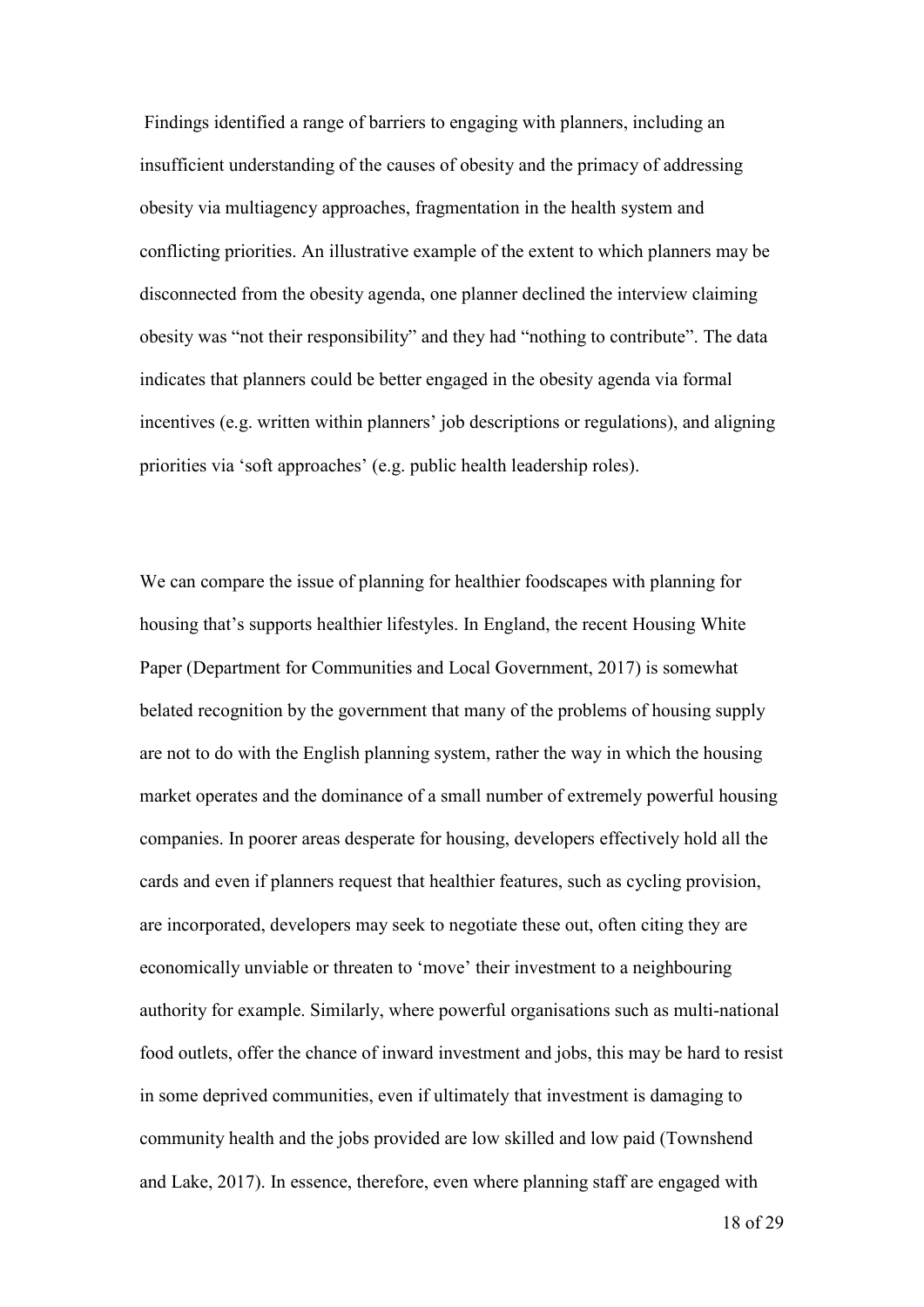the health agenda and seek to deliver a healthier built environment their attempts may be ultimately thwarted by other factors. Additionally, there are anxieties among planners that their profession has been portrayed as 'meddling' and as part of the 'nanny state' by popular media, politicians etc., (see for example (Southern, 2015) and therefore are reluctant to push a health agenda which would give critics more ammunition.

#### Comparison with the literature

<u>.</u>

Obesity is complex, multifactorial and challenging to address (Townshend and Lake, 2017)<sup>6</sup>, and no country has "reversed" obesity (Roberto *et al.*, 2015). As observed in this research, some environmental factors influencing obesity are the result of the exploitation of the vulnerabilities of populations, for example local government decisions to prioritise regeneration in deprived areas via increased retail in the form of takeaway outlets over creating healthy communities (Sarkar and Webster, 2017). Worldwide, including in the UK, strategies and policies tend to focus on changing individual behaviours rather than considering the complexity of obesity by seeking to change environmental factors, which can lead to healthier population level behaviours (Swinburn *et al.*, 2011). As well, these initiatives largely remain ineffective (National Prevention Research Initiative, 2015). This tendency, to continue to focus on individual level solutions, despite evidence indicating that wider determinants are the driving contributors, has been termed 'lifestyle drift' (Popay *et al.*, 2010) was observed in this study amongst planners. Shifting of focus to more

<sup>6</sup> For a complete discussion of obesity, built environment and complexity, please see Lake, A., Townshend, T., Alvanides, S., 2010. Obesogenic Environments: complexities, perceptions and objective measures. Wiley-Blackwell.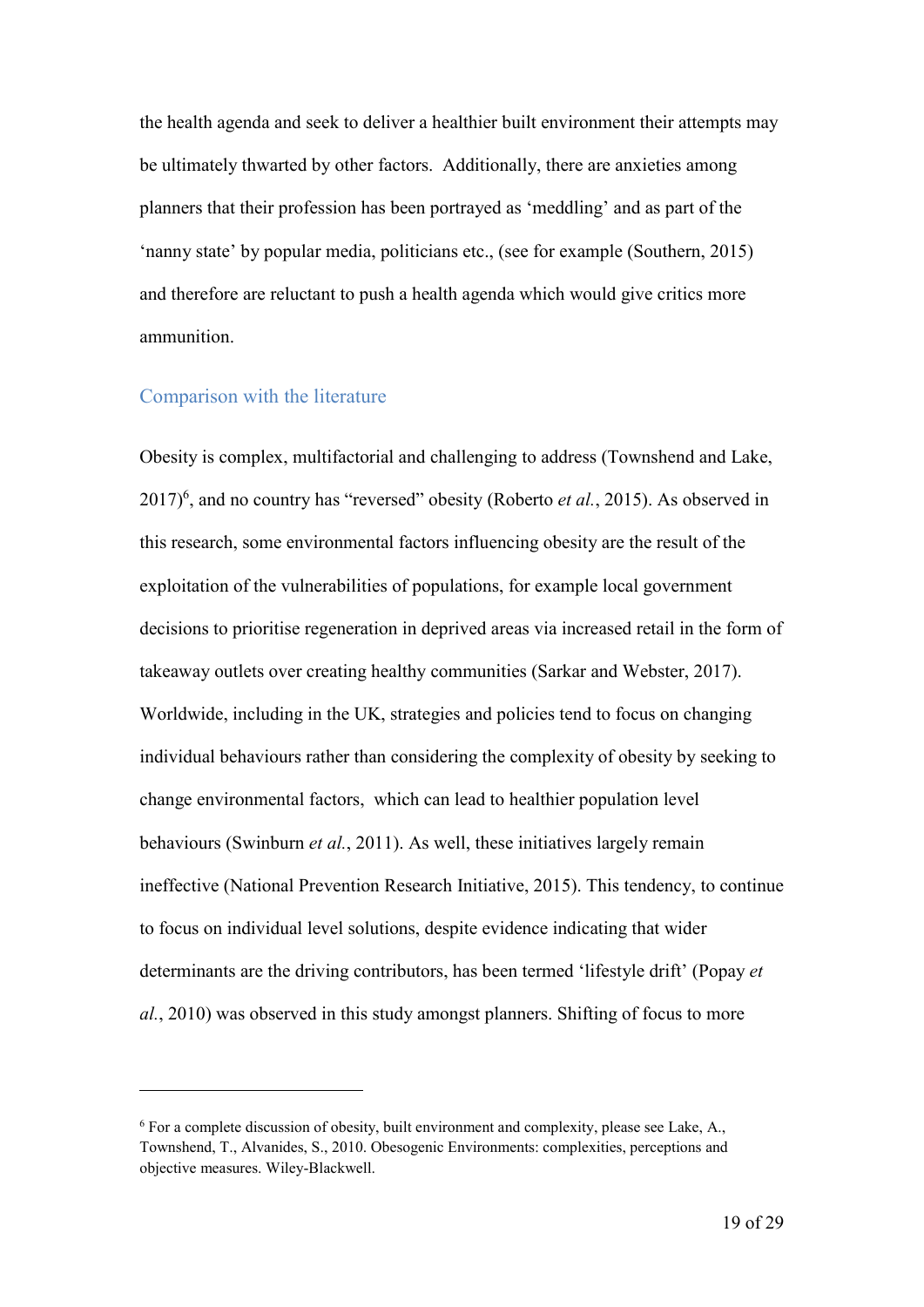upstream strategies can be achieved through whole systems approaches to obesity, for example cross-sector and multi-agency working by considering the multiple factors involved in the aetiology of obesity that influence individual determinants, such as planning.

In relation to planning there is a lot of inertia that impedes transformational change, not least because we have generations of planners who have been trained with very little consideration of health consequences of planning decision making. While this is changing, leaving it to the natural job cycle will take a long time. The finding by (Cullingworth *et al.*, 2015) that some planners made explicit links between health and sustainable transportation is a positive foundation on which to build. Links between transportation, sustainability and climate change are already well embedded in planning education. Moreover, the research evidence that has emerged over the past two decades on this issue is becoming clearer. Reviews of studies suggest access to local shops and services and public transportation, aesthetics and safety are linked to increased walking and cycling (Ding and Gebel, 2012, Kerr *et al.*, 2016). Neighbourhoods which are 'activity supportive', in other words provide a range of recreational opportunities promote the highest levels of physical activity (Adams *et al.*, 2013), while perceived safety and proximity to local and services have been associated with lower Body Mass Index (BMI) in local populations (De Bourdeaudhuij *et al.*, 2015). The provision of local shops and services aligns with the broader sustainability aims of reducing private transportation; however developers are often resistant as the returns, for example from retail units, are less than that for residential units. Therefore, stronger central policy may be required to improve incentives.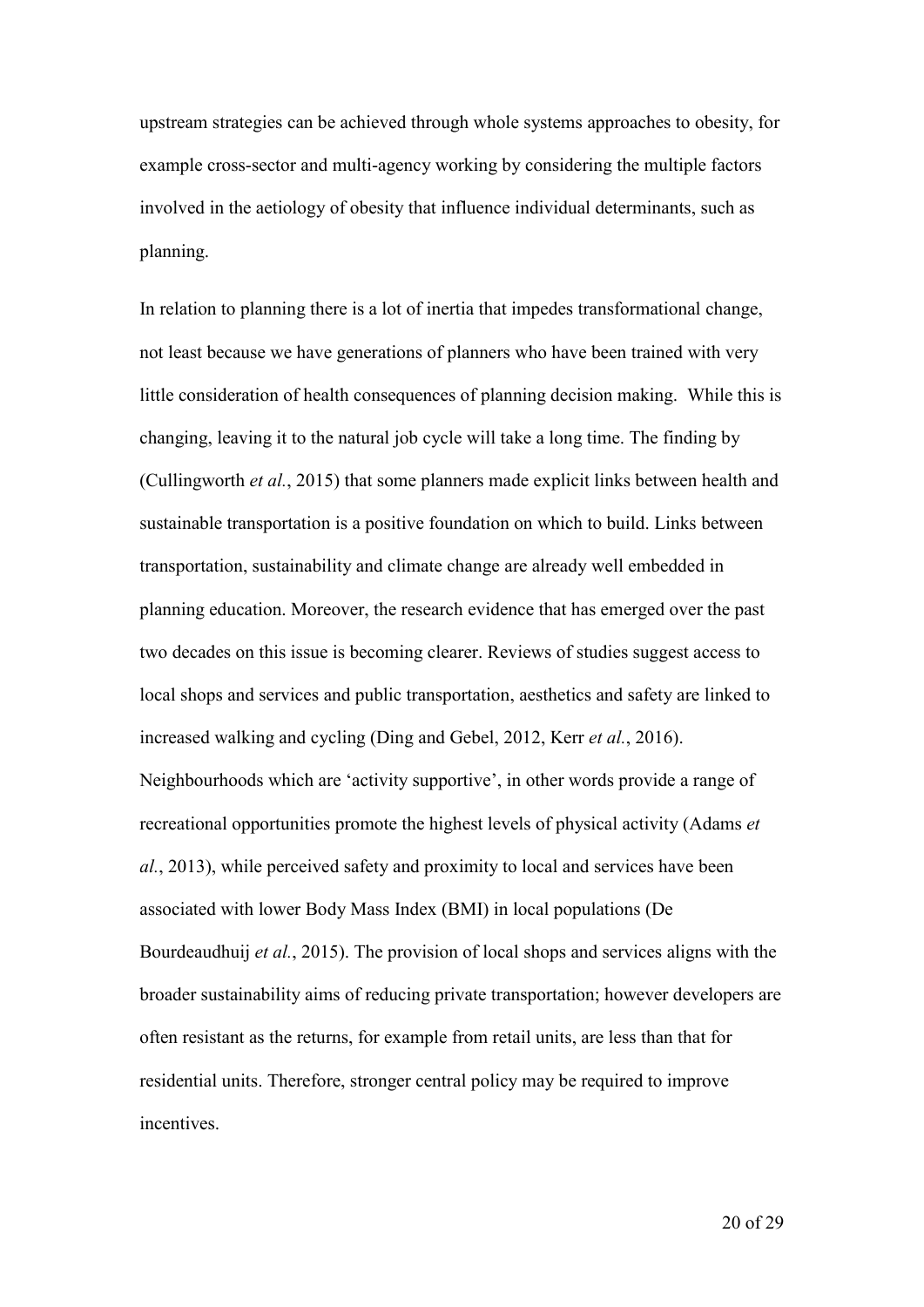Likewise the provision of adequate greenspace is also a topic which is embedded into traditional approaches in planning, with a general appreciation of parks and open space and their importance for recreation and leisure time. Moreover there has been a long standing concern over their survival in urban areas (Greenhalgh, 1995). Recent studies have associated access to good quality parks with increased levels of physical activity (Limstrand 2008, McCormack *et al.*, 2010, de Vet *et al.*, 2011) and inversely associated to BMI (Pate *et al.*, 2013). More generally recent studies emphasise 'general greenness' as being associated weight management, for example (Halonen *et al.*, 2014), without physical activity being the mediating factor. However, again, importantly developers are often resistant to providing adequate greenspace and landscaping as it reduces profit margins and creates on-going maintenance. Additionally, as our findings show, local authorities are increasingly unable to find funding to support even basic functions of green space maintenance such as grass cutting.

It is understandable why planners find engaging with food environments more challenging. Firstly there is less of a connection between food access and other areas of planning education, moreover the field is inherently complex covering a wide variety of sources, which do not necessarily map on easily to the 'Use Class'7 order approach which planning has traditionally used to distinguish different types of land use. For example, as stated an increasing number of local authorities are using Supplementary Planning Guidance<sup>8</sup> to control fast food outlet proliferation (Lake et

<u>.</u>

<sup>7</sup> The [Town and Country Planning \(Use Classes\) Order 1987](http://www.legislation.gov.uk/uksi/1987/764/contents/made) (as amended) puts uses of land and buildings into various categories known as 'Use Classes'.

<sup>8</sup> Supplementary Planning Documents (SPDs) provide detail to support policy in higher level Development Plan Documents (DPDs). SPDs are a material consideration in the assessment and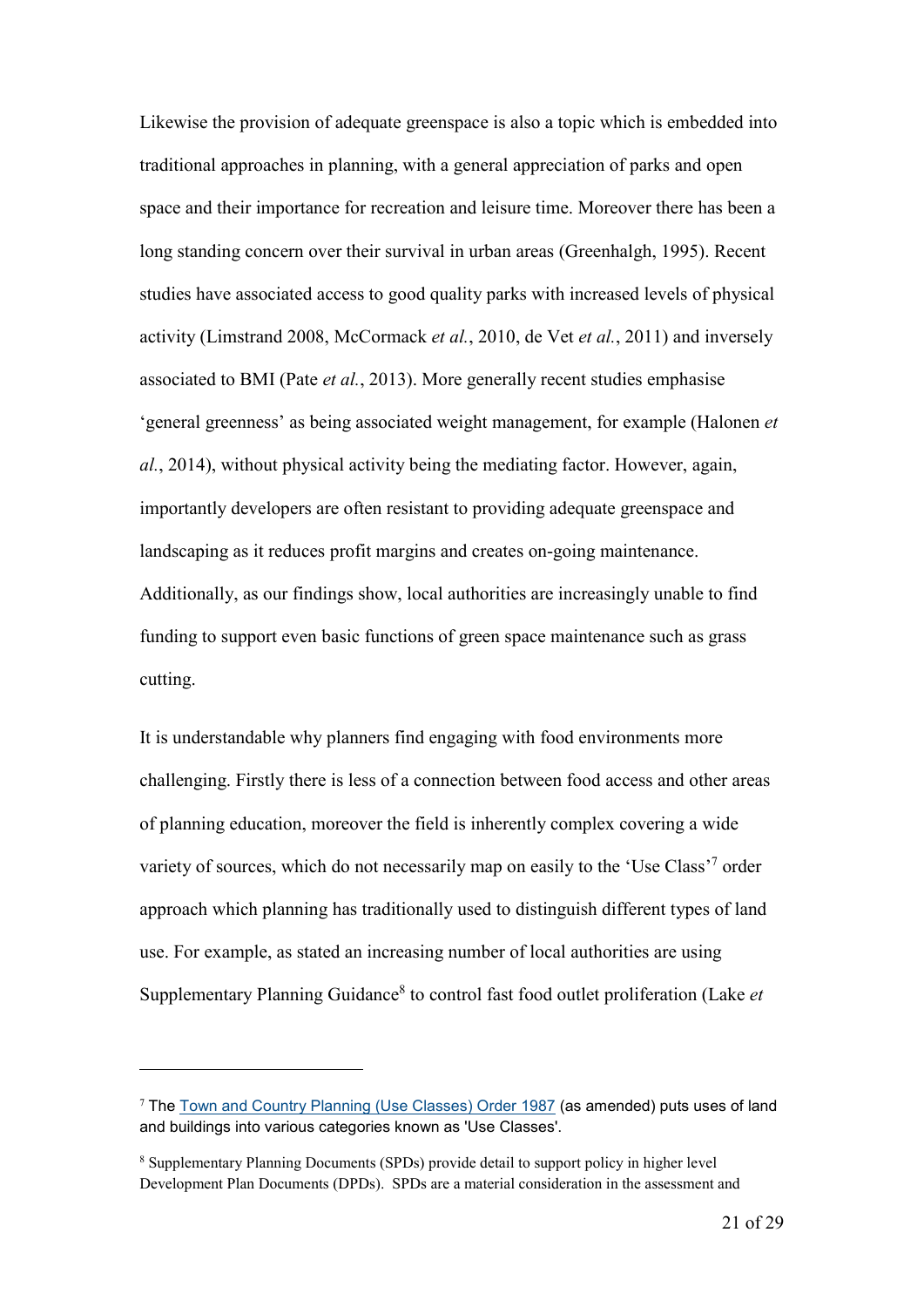*al.*, 2017). However, not all takeaway outlets are unhealthy. Moreover, where seating is provided food outlets are classified as restaurants and therefore are exempt from takeaway restrictions. This system of classification, in relation to food outlets requires an overhaul, but the planning system is probably never going to be nuanced enough to differentiate between health and unhealthy outlets.

### Recommendations for policy, practice and research

Given participants identified much value in organic modes of working together, this would require increased capacity including leadership (champions were cited). While the importance of 'boundary-spanning' leadership has been identified (Hunter and Perkins, 2012) and reports have suggested strong leadership in this area is needed (Town and Country Planning Association, 2016), our research suggested that such leadership was still lacking. However, again, given budget cuts to local authorities in England, the issue may be a lack in leadership skills and capacity to carry out these less formalised, 'non-core' aspects local government staffs' roles. Similarly, with respect to the anticipation that the relocation of public health to local government in England could improve impact, the current austerity measures somewhat limit local government ability to fund preventative measures, e.g. maintaining green spaces (Hall, 2015). In some countries, public health may have always been within local government, but there is a silo between the professions.

-

determination of any planning application. (ref from http://www.newcastle.gov.uk/planning-andbuildings/planning-policy/supplementary-planning-documents)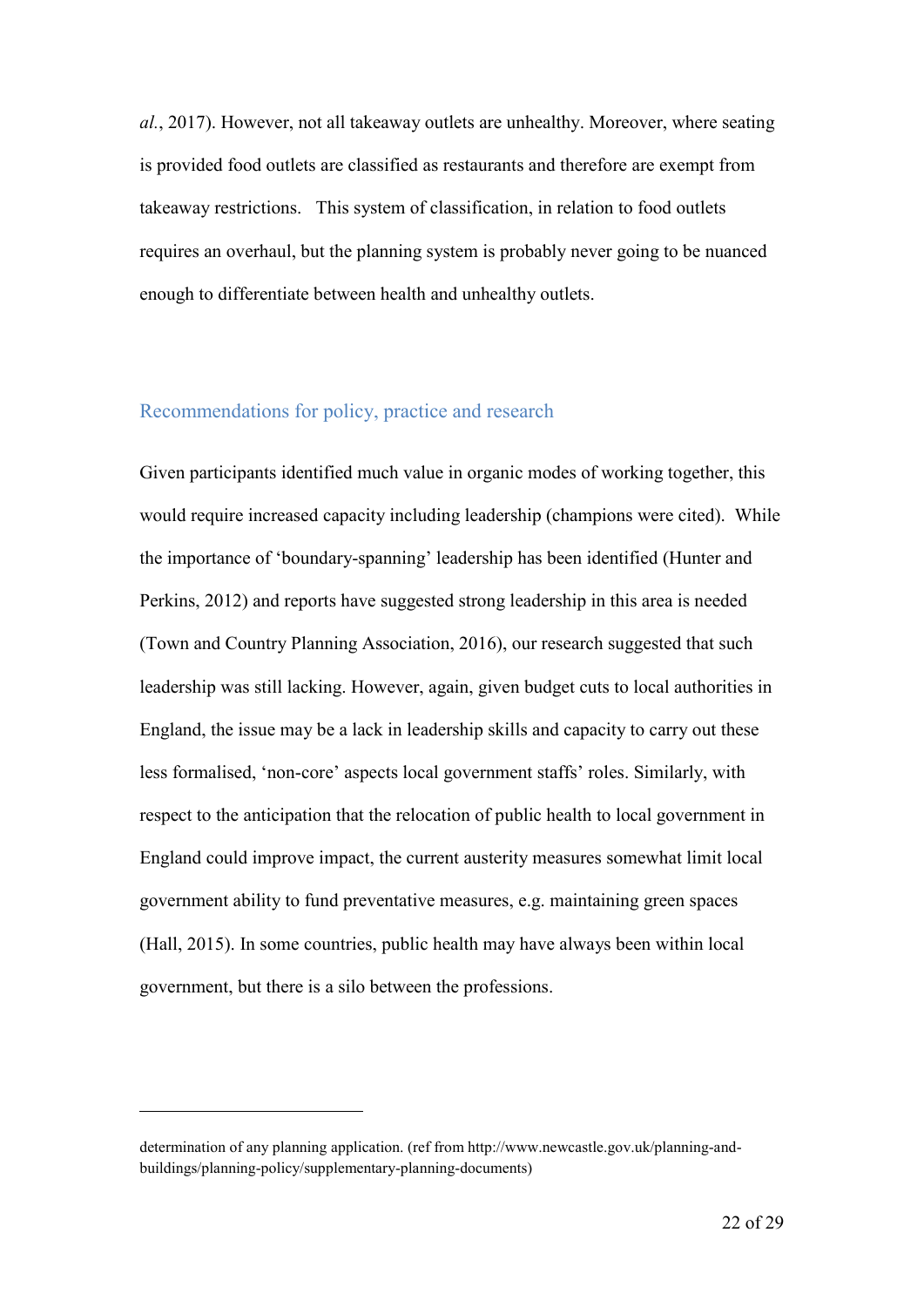Political will is also critical. In France, the EPODE programme (the largest global childhood obesity prevention programme) observed that local authorities needed to engage with the programme on a voluntary basis and there to be local political will for success (Borys *et al.*, 2012). However for progress to be made no only do individuals and civil society have a role but regulatory action from governments is required (Roberto *et al.*, 2015). Roberto et al (Roberto *et al.*, 2015) describe examples where 'Health in all Policies' approach has been used including South Africa, Southern Australia and Victoria (Australia). However, they conclude that despite increased attention to health and obesity, the response is not adequate.

Based on our findings, we recommend health and wellbeing be explicit learning outcomes of planning education, in England, the UK and internationally. In 2010 the RTPI undertook consultation on planning education and this was made by a number of senior planning academics (Townshend, 2010). One DPH in the present study pointed out that planners do not need to be experts in public health, but they do need to be aware of their contribution. Town and Country Planning Association (2016) suggest that local authorities provide shared training across public health and planning as well as offer secondments. However addressing the responsibility of planners in public health is only one aspect of the complex issue of obesity, which requires a "systemic, sustained portfolio of initiatives" (McKinsey Global Institute, 2014). These should include addressing political leadership, national guidance and statutory measures; training and professional reorientation; financial incentives and joint investments.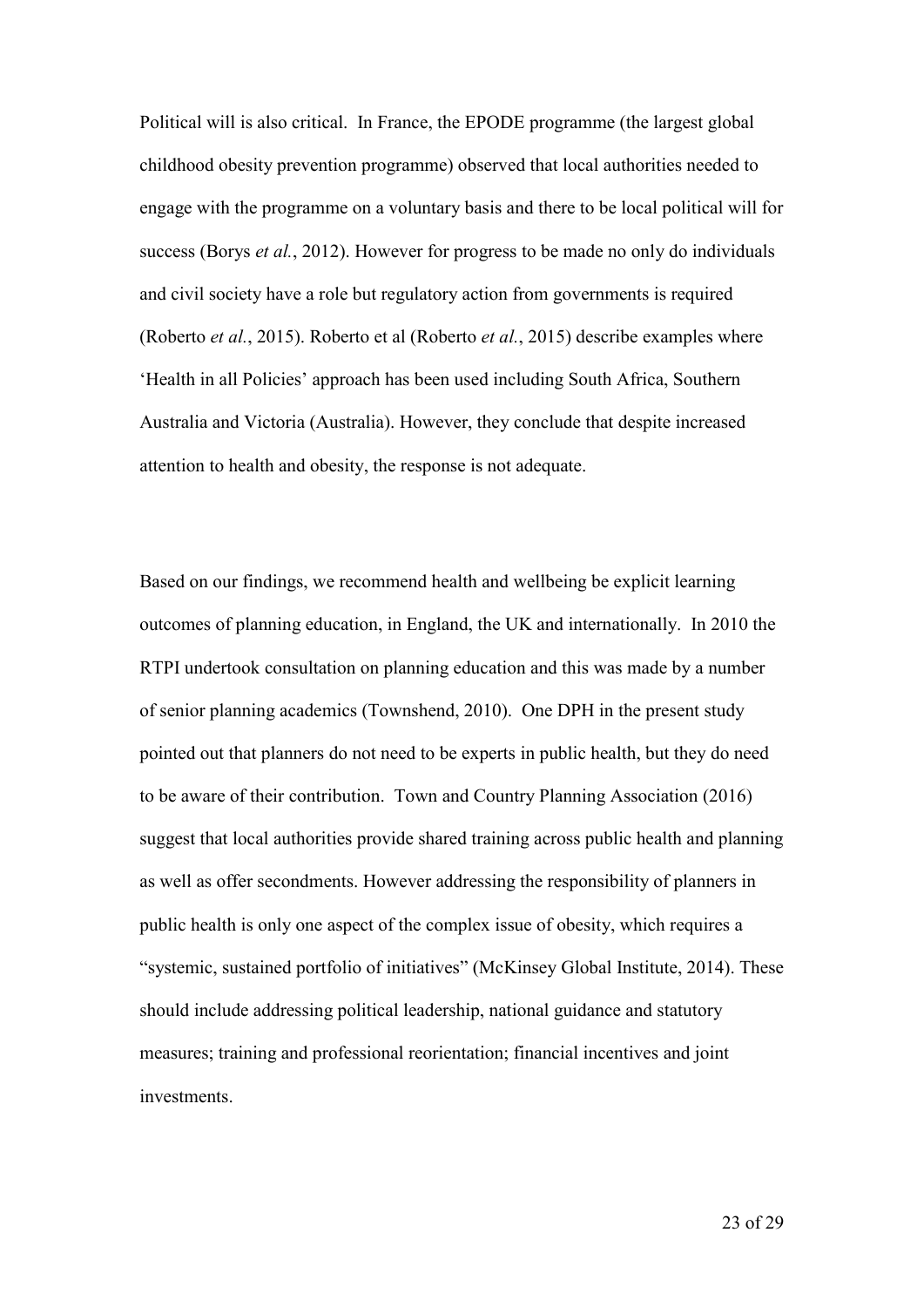Future research could focus on these areas of leadership identified by the McKinsey Institute (2014), as well as an exploration into the extent to which public health leaders use the full suite of influences available to them. For example, they might reprofile public health budgets away from orthodox intervention treatments, into supporting policies that affect the wider determinants of health; this could include incentivising and financially supporting planning teams.

#### Strengths and limitations

This is the first study to interview both planning and health professionals within local government. Qualitative research does not seek to make its findings generalisable to the whole the population, and as such our study rather provides a rich account of the views of those in public health and planning on their roles with respect to addressing obesity, with which we have been able to make key recommendations for policy, practice and research

Key limitations of the work should be acknowledged, however. This was a focused study in which we researched five local governments across the North of England. While this number is too small to draw conclusions that might influence policy, and more research is required to do so, the research can serve as a starting point for addressing this important issue. Moreover, while this study explored both public health and planning, as noted above future research might also usefully look at a wider multiagency sample, including for example education, transportation and so on as well as the levers for change. This would acknowledge that achieving a paradigms shift in the obesogenic environment is a responsibility for all.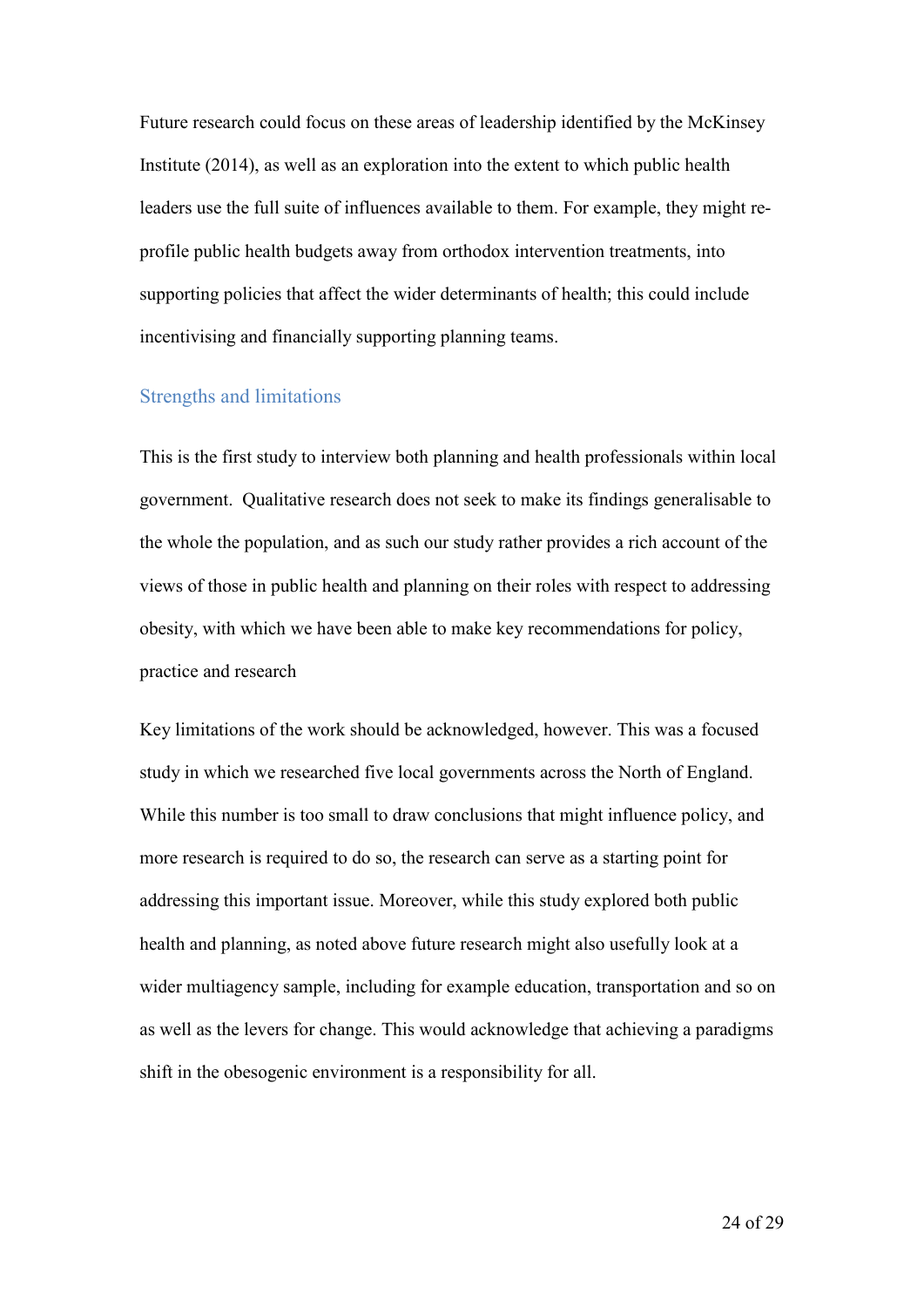## **Conclusions**

While public health in England may have returned 'home' to local authorities (Gorsky *et al.*, 2014) the full potential of what could be achieved remains to be seen. Internationally, local governments have a range of options and interventions to address the obesogenic environment including healthy school programmes, spatial planning, green infra-structure, transport (active transport and public). There needs to be a shift and clear leadership within local authorities to a shared model of responsibility for obesity and more broadly for wellbeing. Planners' priorities need to be better aligned with public health. This could come in the form of formal incentives for example health and obesity prevention be written within planners' job descriptions or regulations (a health-in-all-policies approach). Additionally the use of 'soft approaches' such as a stronger public health leadership role encouraging stronger cross disciplinary collaboration. However, the likelihood of this formally happening in England and the UK is low given the current the political environment of ever dwindling public health resources, conflicting priorities and prioritisation of economic regeneration over healthy communities.

## **Acknowledgements**

With thanks to the participants and to Prof John Mawson (Durham University) for his guidance in the early stages of this research. With thanks to Fuse (The Centre for Translational Research in Public Health), specifically Avril Rhodes (Knowledge Broker) for her assistance in recruitment.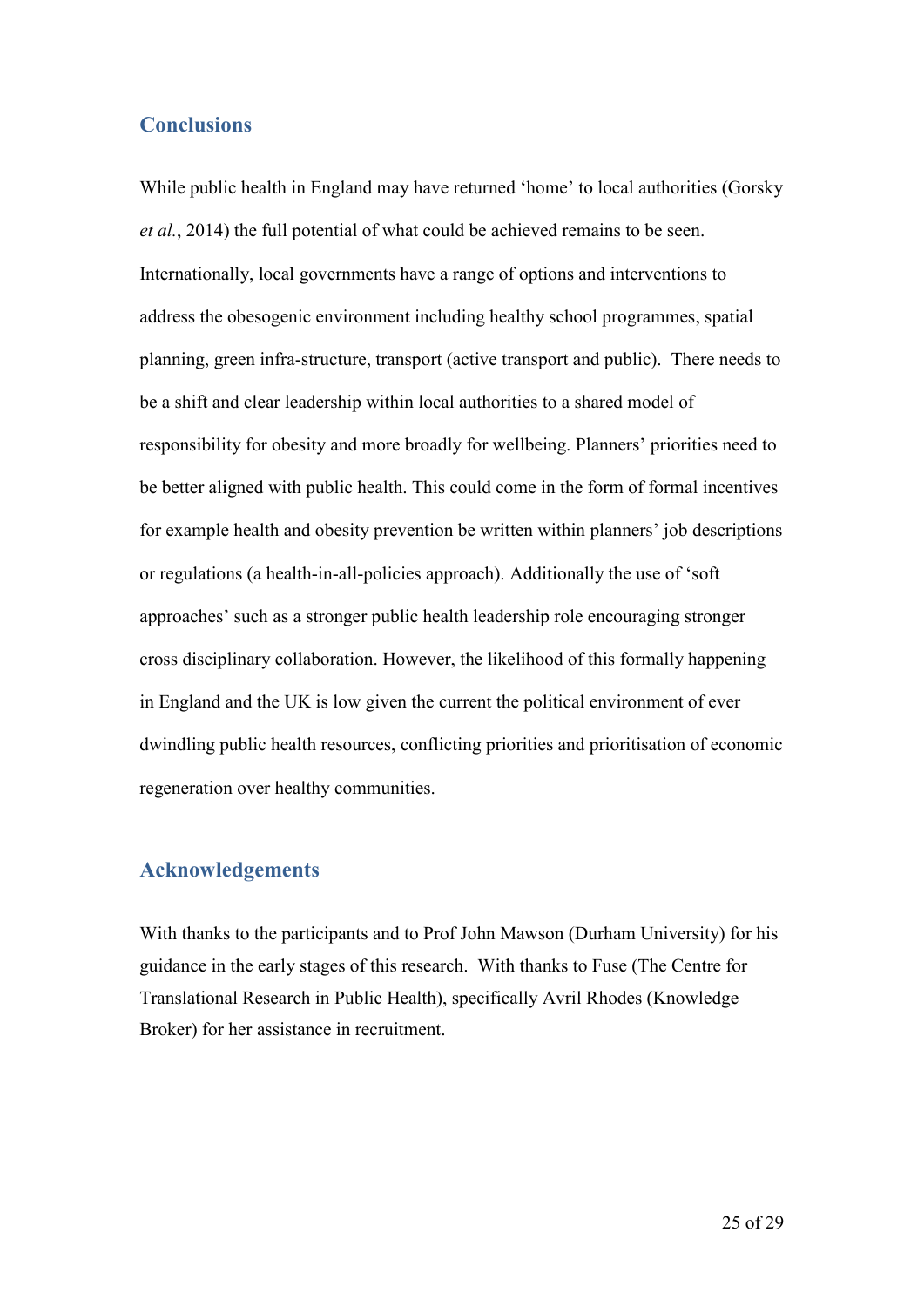# **References**

- Adams, M.A., Ding, D., Sallis, J.F., Bowles, H.R., Ainsworth, B.E., Bergman, P., Bull, F.C., Carr, H., Craig, C.L., De Bourdeaudhuij, I., Fernando Gomez, L., Hagstromer, M., Klasson-Heggebo, L., Inoue, S., Lefevre, J., Macfarlane, D.J., Matsudo, S., Matsudo, V., Mclean, G., Murase, N., Sjostrom, M., Tomten, H., Volbekiene, V. & Bauman, A., 2013. Patterns of neighborhood environment attributes related to physical activity across 11 countries: a latent class analysis. *International Journal of Behavioral Nutrition and Physical Activity,*  10.
- Association of Public Health Observatories, 2010. *Health Profile North East* [online]. <http://www.apho.org.uk/resource/view.aspx?RID=95362> [Accessed Access Date 2017].
- Bond, L., Egan, M., Kearns, A. & Tannahill, C., 2013. GoWell: The challenges of evaluating regeneration as a population health intervention. *Preventive Medicine,* 57**,** 941-947.
- Borys, J.M., Le Bodo, Y., Jebb, S.A., Seidell, J.C., Summerbell, C., Richard, D., De Henauw, S., Moreno, L.A., Romon, M., Visscher, T.L.S., Raffin, S., Swinburn, B. & The, E.E.N.S.G., 2012. EPODE approach for childhood obesity prevention: methods, progress and international development. *Obesity Reviews,* 13**,** 299- 315.
- Cullingworth, B., Nadin, V., Hart, T., Davoudi, S., Pendlebury, J., Vigar, G., Webb, D. & Townshend, T., 2015. *Town and Country Planning in the UK* London: Routledge.
- De Bourdeaudhuij, I., Van Dyck, D., Salvo, D., Davey, R., Reis, R.S., Schofield, G., Samiento, O.L., Mitas, J., Christiansen, L.B., Macfarlane, D., Sugiyama, T., Aguinaga-Ontoso, I., Owen, N., Conway, T.L., Sallis, J.F. & Cerin, E., 2015. International study of percived neighbourhood environmental attributes and Body Mass Index: IPEN Adult study in 12 countries. *International Journal of Behavioral Nutrition and Physical Activity,* 12.
- De Vet, E., De Ridder, D.T.D. & De Wit, J.D.F., 2011. Environmental correlates of physical activity and dietary behaviours among young people: a systematic review of reviews *Obesity Reviews,* 12**,** e130-e142.
- Department for Communities and Local Government, 2012. *National Planning Policy Framework*.
- Department for Communities and Local Government, 2017. *Fixing our broken housing market*.
- Department of Health, 2008. *Healthy Weight, Healthy Lives: a Cross-Government Strategy for England.* London.
- Department of Health, 2011a. *Healthy Lives, Healthy People: A call to action on obesity in England*.
- Department of Health, 2011b. *Public Health in Local Government.* London.
- Ding, D. & Gebel, K., 2012. Built environment, physical activity, and obesity: what have we learned from reviewing the literature? *Health Place,* 18.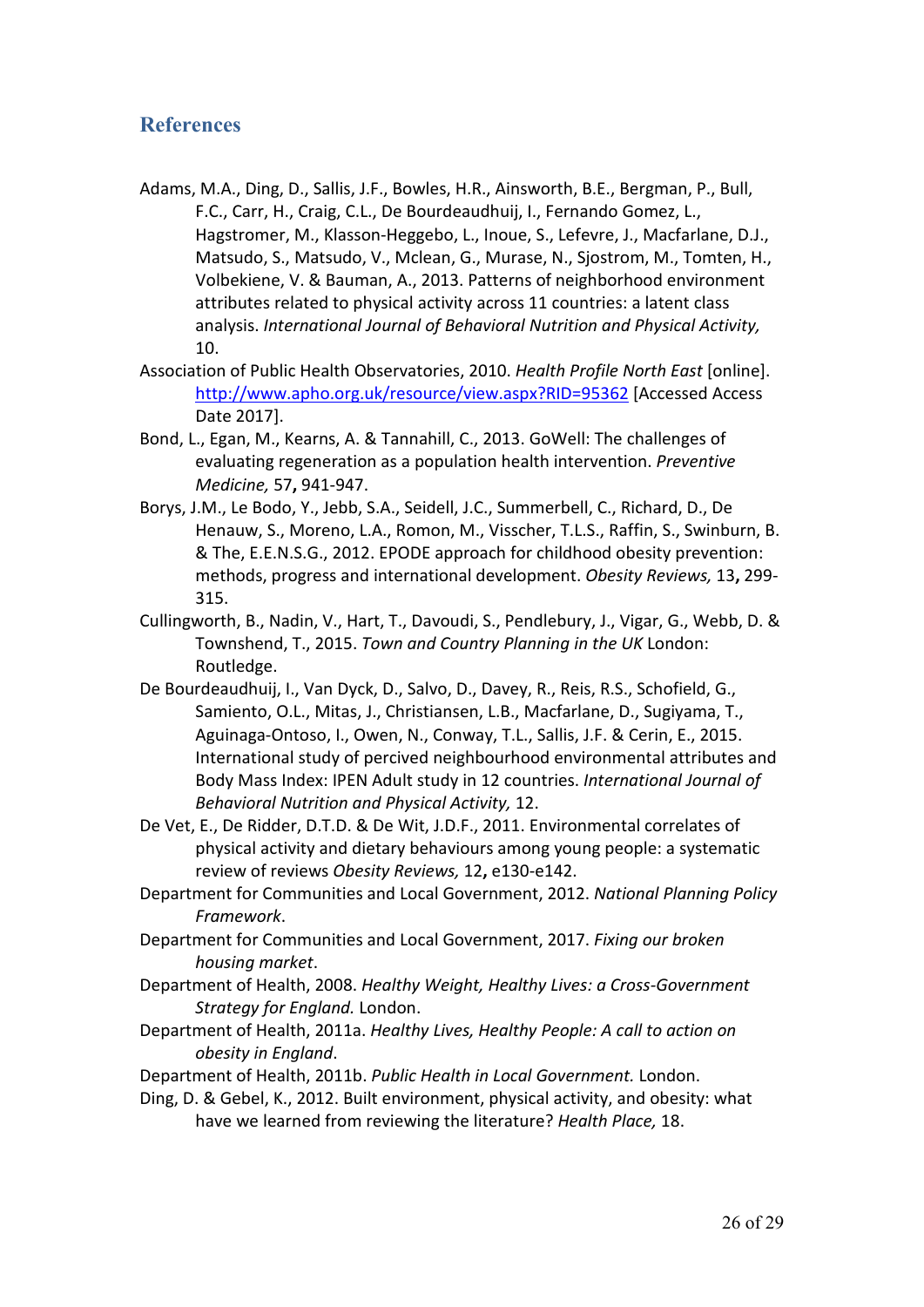Ford, N.D., Patel, S.A. & Narayan, K.M.V., 2017. Obesity in Low- and Middle-Income Countries: Burden, Drivers, and Emerging Challenges. *Annual Review of Public Health,* 38**,** 145-164.

Foresight, 2007. *Tackling Obesities: Future Choices – Project report.* London.

Gorsky, M., Lock, K. & Hogarth, S., 2014. Public health and English local government: Historical perspectives on the impact of 'returning home'. *Journal of Public Health (United Kingdom),* 36**,** 546-551.

Greater London Authority, 2012. *Takeaways Toolkit: Tools, interventions and case studies to help local authorities develop a response to the health impacts of fast food takeaways*.

Greenhalgh, L., 1995. *Park life : urban parks and social renewal.* Stroud [England]

Hall, S., 2015. Designing public space in austerity Britain. *In* J. Odgers, M. Mcvicar & S. Kite (eds.) *Economy and Architecture.* Abingdon: Routledge.

Halonen, J.I., Kivimaki, M., Penti, J., Stenholm, S., Kawachi, I., Subramanian, S.V. & Vahtera, J., 2014. Green and Blue Areas fo Predictors of Overwieght and Obesity in an 8-Year Follow-Up study *Obesity,* 22**,** 1910-1917.

Health and Social Care Information Centre, 2015. *Health Survey for England 2014*.

Hm Government, 2010. *Healthy lives, healthy people White Paper: Our strategy for public health in England.* London.

Hunter, D. & Perkins, N., 2012. Partnership Working in Public Health: The Implications for Governance of a Systems Approach. *Journal of Health Services Research & Policy,* 17**,** 45-52.

Kerr, J., Emond, J.A., Badland, H., Reis, R., Sarmiento, O., Carlson, J., Sallis, J.F., Cerin, E., Cain, K., Conway, T., Schofield, G., Macfarlane, D.J., Christiansen, L.B., Van Dyck, D., Davey, R., Aguinaga-Ontoso, I., Salvo, D., Sugiyama, T., Owen, N., Mitas, J. & Natarajan, L., 2016. Perceived Neighborhood Environmental Attributes Associated with Walking and Cycling for Transport among Adult Residents of 17 Cities in 12 Countries: The IPEN Study. *Environmental Health Perspectives,* 124**,** 290-298.

Lake, A. & Townshend, T., 2006. Obesogenic environments: exploring the built and food environments. *The Journal of the Royal Society for the Promotion of Health,* 126**,** 262-267.

Lake, A.A., Townshend, T.G. & Burgoine, T., 2017. Obesogenic Neighbourhood Food Environments. *In* J. Buttriss, A. Welch, J. Kearney & S. Lanham-New (eds.) *Public Health Nutrition: THE NUTRITION SOCIETY TEXTBOOK SERIES.* Oxford: Wiley-Blackwell.

Lga, 2017. LGA [online].<http://www.local.gov.uk/> [Accessed Access Date 2017].

Limstrand , T., 2008. Environmental characteristics relevant to young people's use of sports facilities: a review *Scandinavian Journal of Medicine and Science in Sports,* 18**,** 275-287.

Mccormack, G.R., Rock, M., Toohey, A.M. & Hignell, D., 2010. Charactersitics of urban parks associated with park use and physical activity: A review of qualitative research. *Health and Place,* 16 712-726.

Mckinsey Global Institute, 2014. *Overcoming Obesity: An initial economic assessement*.

National Prevention Research Initiative, 2015. *Initiatives outcomes and future approaches* [online]. Medical Research Council. Available from: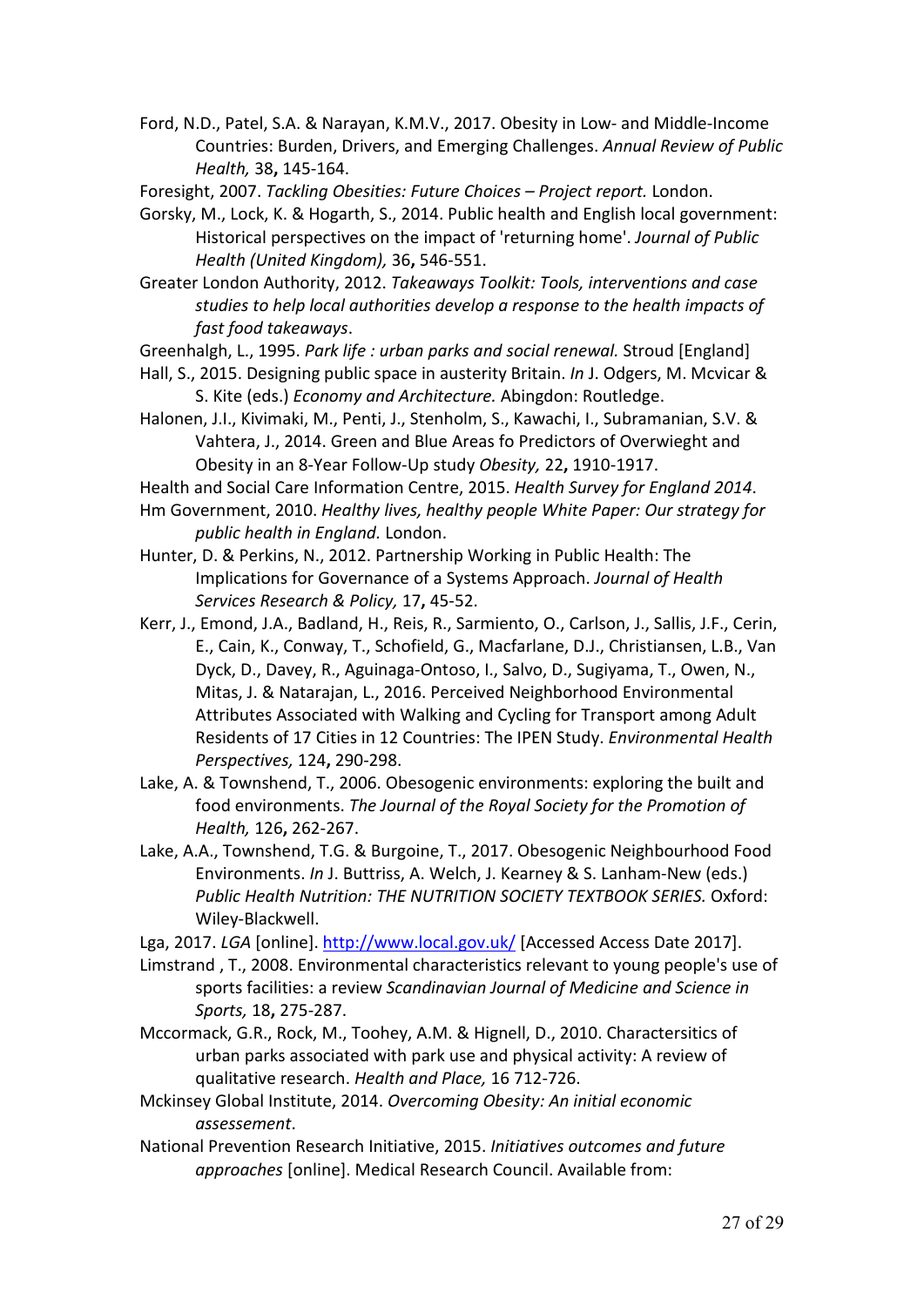[https://www.mrc.ac.uk/publications/browse/national-prevention-research](https://www.mrc.ac.uk/publications/browse/national-prevention-research-initiative-npri-report-2015/)[initiative-npri-report-2015/](https://www.mrc.ac.uk/publications/browse/national-prevention-research-initiative-npri-report-2015/) [Accessed Access Date

- Nhs London Healthy Urban Development Unit, 2013. *Using the planning system to control hot food takeaways: A good practice guide*.
- Pate, R.R., O'neill, J.R., Liese, A.D., Janz, K.F., Granberg, E.M., Colabianchi, N., Harsha, D.W., Condrasky, M.M., O'neill, P.M., Lau, E.Y. & Taverno Ross, S.E., 2013. Factors associated with excess fatness in children and adolescents: a review of prospective studies. *Obesity Reviews,* 14**,** 645-658.
- Popay, J., Whitehead, M. & Hunter, D.J., 2010. Injustice is killing people on a large scale—but what is to be done about it? *Journal of Public Health,* 32**,** 148-149.
- Ritchie, J. & Spencer, L., 1994. Qualitative data analysis for applied policy research. *In* A. Bryman & R. Burgess (eds.) *Analysing qualitative data.* London: Routledge.
- Roberto, C.A., Swinburn, B., Hawkes, C., Huang, T.T.K., Costa, S.A., Ashe, M., Zwicker, L., Cawley, J.H. & Brownell, K.D., 2015. Patchy progress on obesity prevention: emerging examples, entrenched barriers, and new thinking. *The Lancet,* 385**,** 2400-2409.
- Ross, A. & Chang, M., 2012. *Reuniting Health with Planning Healthier Homes, Healthier Communities*: T.a.C.P. Association.
- Rtpi. *Promoting Healthy Cities: Why planning is critical to a healthy urban future*  London.
- Rtpi, 2014a. *Planning Horizons no.3 Promoting Healthy Cities*
- Rtpi, 2014b. *Policy Statement on Initial Planning Education*
- Sarkar, C. & Webster, C., 2017. Healthy Cities of Tomorrow: the Case for Large Scale Built Environment–Health Studies. *Journal of Urban Health,* 94**,** 4-19.
- Sautkina, E., Goodwin, D., Jones, A., Ogilvie, D., Petticrew, M., White, M. & Cummins, S., 2014. Lost in translation? Theory, policy and practice in systems-based environmental approaches to obesity prevention in the Healthy Towns programme in England. *Health & Place,* 29**,** 60-66.
- Swinburn, B.A., Sacks, G., Hall, K.D., Mcpherson, K., Finegood, D.T., Moodie, M.L. & Gortmaker, S.L., 2011. The global obesity pandemic: shaped by global drivers and local environments. *The Lancet,* 378**,** 804-814.
- The Journal of the Town and Country Planning Association, 2014. *Reuniting health with planning* [online].

[https://www.tcpa.org.uk/Handlers/Download.ashx?IDMF=7e93d043-d9b2-](https://www.tcpa.org.uk/Handlers/Download.ashx?IDMF=7e93d043-d9b2-4a96-b808-5c646b7a5f70) [4a96-b808-5c646b7a5f70](https://www.tcpa.org.uk/Handlers/Download.ashx?IDMF=7e93d043-d9b2-4a96-b808-5c646b7a5f70) [Accessed Access Date 2017].

- Town and Country Planning Association, 2016. *Building the foundations: Tackling obesity through planning and development*.
- Townshend, T. & Lake, A., 2017. Obesogenic Environments: current evidence of the built and food environments. *Perspectives in Public Health,* 137**,** 38-44.
- Townshend, T.G., 2010. What role can urban planning and transportation policy play in the prevention of obesity? . *In* D.E.A. Crawford (ed.) *Obesity epidemiology: from aetiology to public health.* Oxford: Oxford University Press.
- Townshend, T.G., Ells, L., Alvanides, S. & Lake, A.A., 2010. Towards transdisciplinary approaches to tackle obesity. *In* A.A. Lake, T. Townshend & S. Alvanides (eds.) *Obesogenic Environments: complexities, perceptions and objective measures.* Wiley Blackwell